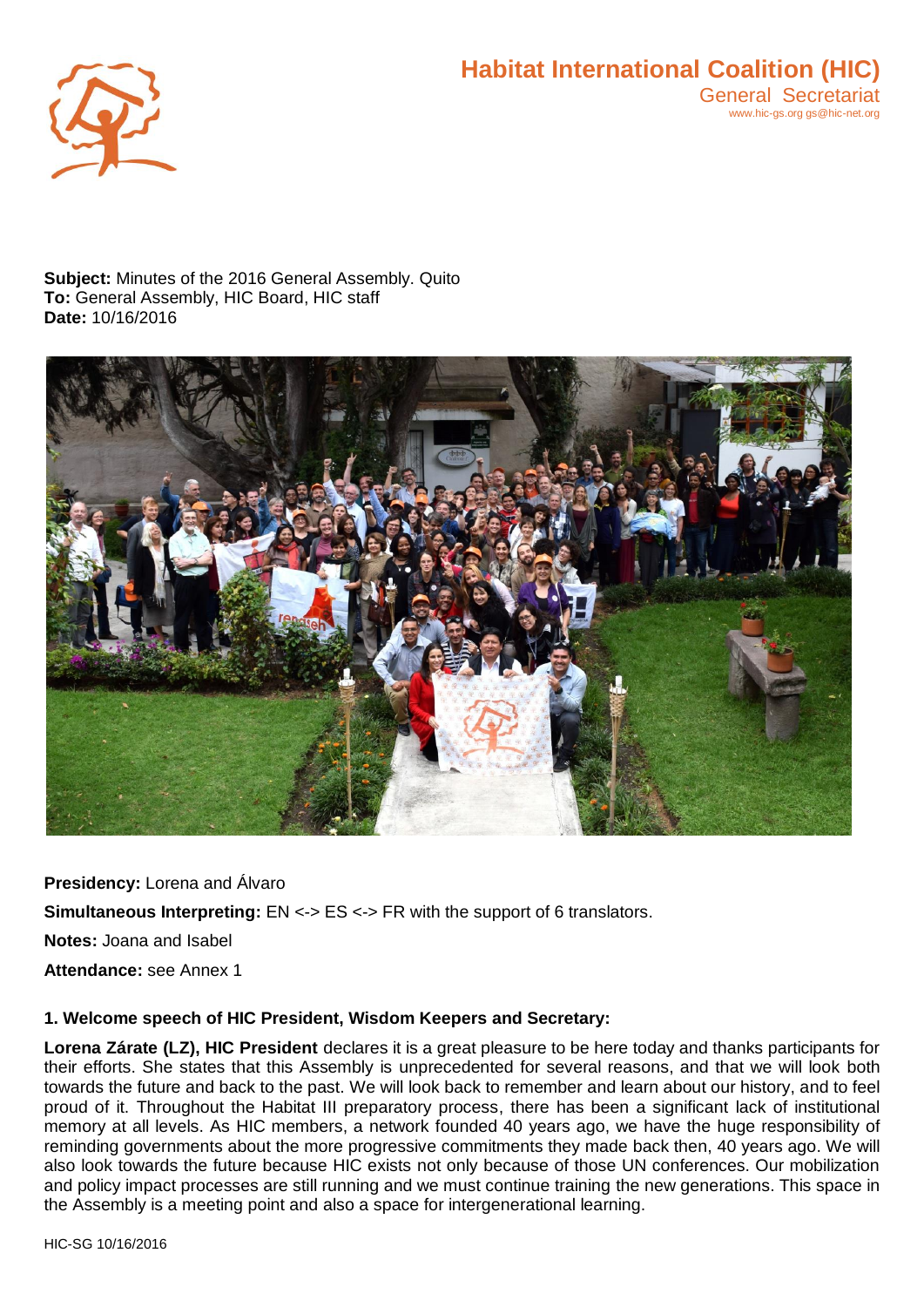

**Enrique Ortiz (EO), Wisdom Keeper** agrees with the President that it is a great pleasure to be here, surrounded by so many familiar faces and companions in the struggle. This assembly is an opportunity to remember and to continue transforming. This is only a stopover in the process. We started out in the 60s and had already been working many years prior to Vancouver. We went there full of energy and met many people who were working on the same causes. We built a solid group and it was very interesting.

HIC has historical memory and it is surprising to see that what governments are suggesting now represents a significant step back. More forward-thinking agreements were reached at Habitat I, including the social function of land and property, land value capture, cooperatives, etc. (See *From Vancouver 1976 to Vancouver 2006* at: [http://www.hic-gs.org/content/24%205%20English%20final\\_Vancouver\\_1976-2006.pdf\)](http://www.hic-gs.org/content/24%205%20English%20final_Vancouver_1976-2006.pdf)

Einstein said "Don't ask those who have created the problems to solve them". The ball is in our court, comrades.

**Ana Sugranyes, Wisdom Keeper** says that seeing so many familiar faces is a step forward. HIC continues to work over the years. Forty years are nothing. What about the next 40 years? We must continue working, because processes are slow. Every 20 years there is a new agenda, but we must return to our old goals to achieve the right to housing and the right to the city.

**Barry Pinsky, Wisdom Keeper** explains that he was in Vancouver, in Habitat I, as a housing activist in Canada and that he currently represents Rooftops Canada, a HIC member.

He first came into contact with HIC in 1986. At the beginning, HIC was a Habitat International Council, mainly European, of the global North. In 1997 it became a global coalition, with its Secretariat in the South.

Habitat II was inclusive, so alternative forums were unnecessary. Setting up the International Facilitating Group for social organizations was a long process. HIC worked very hard for the right to housing, which appeared 61 times in the agenda. We contributed to gender equality in housing, and gender issues were included across the agenda. He affirms that he will keep working to include Canadian movements within HIC.

**Álvaro Puertas (AP), HIC Secretary-General** welcomes everyone. The most important part of HIC rest upon its members. There is no coalition without you. Your voices will be heard in this Assembly. Work starts at a local level and then goes to the global and Habitat III is a good opportunity for that. Today's event is divided into two blocks: the General Assembly and the celebration of HIC's 40<sup>th</sup> anniversary. Many thanks to Marie and Isabel, from the secretariat team, for their work.

## **2. Quorum**

**LZ** explains that HIC assembly is permanent, although there are face-to-face meetings once a year. They are open assemblies. We will proceed to voting in order to pass some issues. Today's participation is unprecedented.

Throughout the day there have been 157 participants – 84 women and 73 men – who represent 74 organizations from 26 different countries and from all the regions (see Annex 1).

Forty-five of the 64 member-organizations of the coalition with right to vote will be present throughout the day, so we largely exceed the minimum required quorum (21 people), according to article 11.1 of HIC constitution (see: [http://www.hic-gs.org/document.php?pid=4794\)](http://www.hic-gs.org/document.php?pid=4794)

## **3. Approval of Agenda**

At the moment of voting for these issues, 36 organizations with right to vote were present, largely exceeding the minim quorum required.

3.1. Approval of the General Assembly (GA) Agenda in Quito 2016.

Rooftops Canada presents a motion for the agenda's approval.

1<sup>st</sup> voting: 30 in favor, 0 against and 0 abstentions.

3.2. Approval of the minutes of the 2015 General Assembly held in Tunis.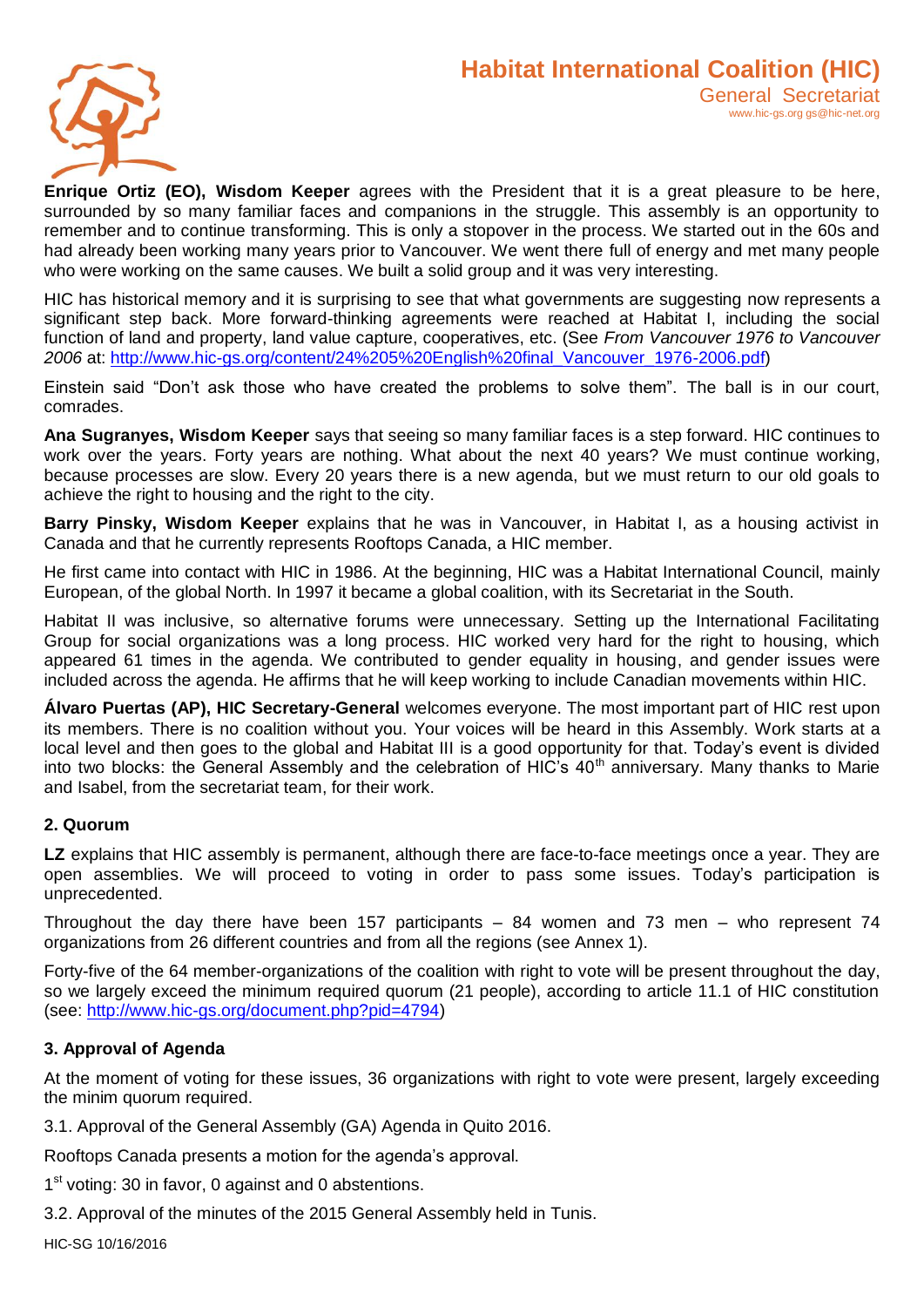

DPU member, Alex Frediani, presents the motion.

2<sup>nd</sup> voting: 30 in favor, 0 against and 0 abstentions.

3.3. Approval of 2014 and 2015 financial statement.

**AP** explains that these reports must be submitted by the treasurer, who has not yet been appointed. HIC Board must appoint the treasurer and will do so next Tuesday. Votes will be cast online and the results will be announced on the website.

## **4. Reports from the Reference Centers**

#### **4.1. HLRN report**

**Joseph Schechla (JS), HIC-HLRN Coordinator** affirms that HLRN has a long history too. It began in Cuernavaca in 1991, as an initiative of HIC members who wanted to bring their expertise to the UN Human Right System and to develop the right to adequate housing. Since 1991, we have made great progress in the development of norms on the right to adequate housing, the prohibition against forced evictions and focusing on individual cases. In the past year we have collaborated several times with the UN Human Rights system, presenting parallel reports of Italy and Spain to the Universal Periodic Review (UPR), in collaboration with other members, in the UN Human Rights Council. We have also advocated for the extraterritorial human rights obligations (ETOs), developing the norms that are within the UN HR system. Now, after many years advocating and presenting cases, HLRN has the opportunity to elaborate a special comment on the Human Rights dimension of land. HLRN has received many contributions from HIC members over the years. We are now celebrating HLRN 25th anniversary.

## **4.2. MENA Report**

**Ahmed Mansour, HIC-HLRN Researcher** explains that they have developed tools, such as the Eviction Impact Assessment (EvIA) methodology, at different levels. During the past two years, the violation database registered 127 cases of forced evictions, land grabbing, etc, in addition to two urgent actions in Egypt and Turkey. They applied the EvIA tool, scaling it up for the first time to meet the needs of a transitional-justice process in Yemen. However, it is currently difficult to work in Yemen because of the fighting.

They also published 14 issues of Land Times (see: [http://landtimes.landpedia.org/\)](http://landtimes.landpedia.org/) and have been working on communication and on building the capacity of members to make their voices heard at all levels. Moreover, they participated in several parallel reports for the UPR in Egypt, Turkey, Yemen, Syria, Sudan and Lebanon.

Their main activity within the Habitat III process has been participating in the drafting of the Egyptian national report.

At the same time, they are working on several projects, among which are: a proposal to apply the concept of the right to the city in Lebanon; another one to apply the HLRN Eviction Impact Assessment (EvIA) tool; a proposal to work the ETO at a regional level; a fact-finding mission in Diyarbakir, Turkey; and a proposal to try to discover how SPH can be applied in the MENA region.

#### **4.3. South Asia report**

**Shivani Chaudhry (SC), HIC-SA Coordinator and HLRN Executive Director** explains that they work at different levels to promote the right to adequate housing and land from the grassroots level to the UN. They coordinated an alternative report for Habitat III, advocating for Habitat III and particularly on the right to housing [\(http://hlrn.org.in/documents/Housing\\_and\\_Land\\_Rights\\_in\\_India\\_Report\\_for\\_Habitat\\_III.pdf\)](http://hlrn.org.in/documents/Housing_and_Land_Rights_in_India_Report_for_Habitat_III.pdf). Among other tasks, they have also been working with the UN Special rapporteur on adequate housing, quantified the cost of evictions by using the EvlA tool in several studies, worked with several networks across the country on homelessness and housing rights, been active in policy reform with the government, given support to activists to lead their own struggles, developed several handbooks and participated in the Housing Rights Task Force.

She adds that they are currently working on the report for the UN Human Rights Council's Universal Periodic Review of India. It will be presented in 2017and is focused on land and housing rights.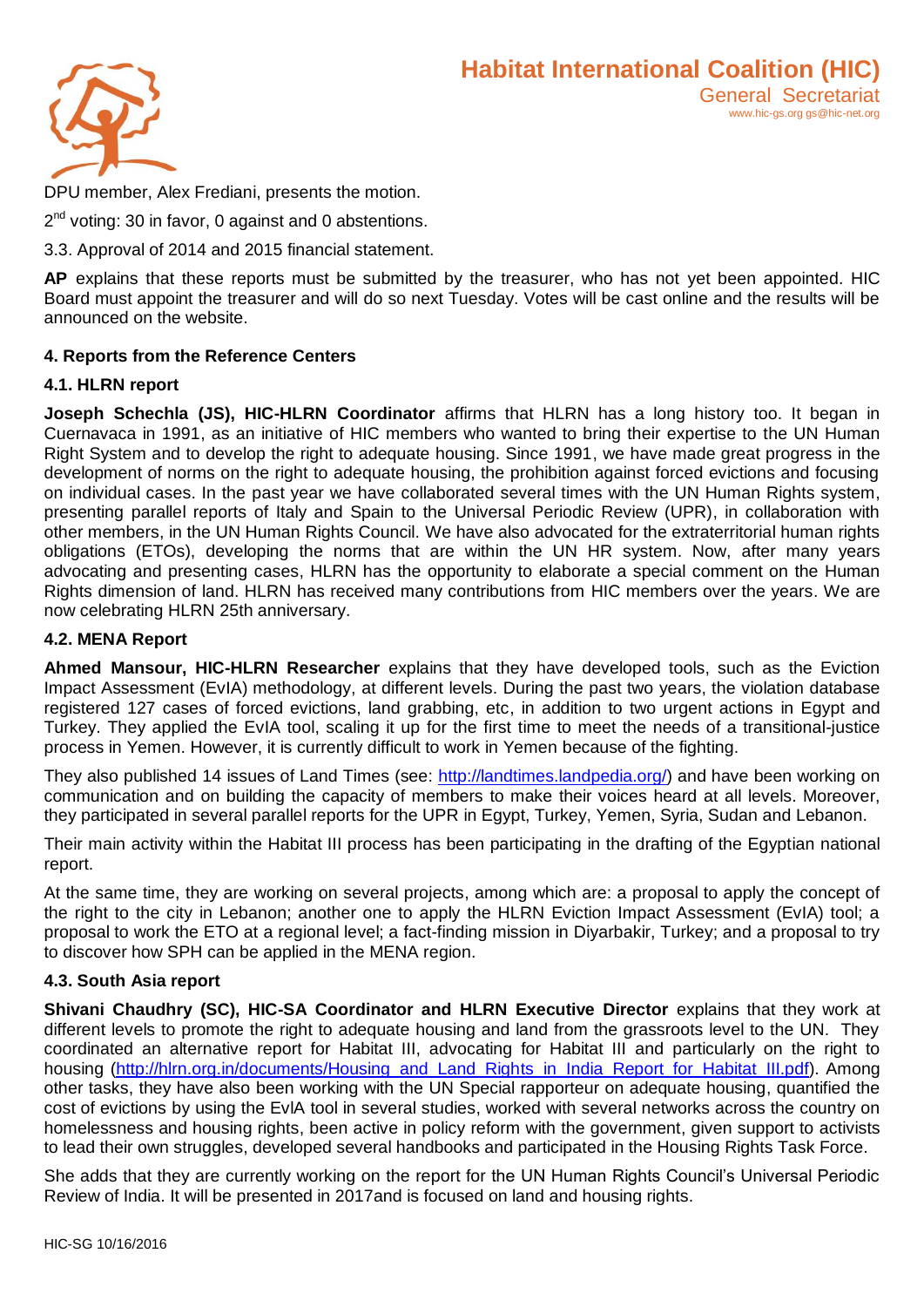

**4.4. HIC-AL by Ramiro García, Representative for the Latin American Council, and Silvia Emanuelli, HIC-AL Coordinator,** explain that HIC-AL has focused on building a strong coalition through the sub-regional planning workshop in Buenos Aires and other activities promoted by the Latin-American representative at the Board. They have also helped to strengthen people's processes by providing support to the working group for the social production and management of habitat, setting up people's committees to attend Habitat III and through COCEAVIS school of cooperatives. Finally, advocacy has been made on laws and international documents.

For further information, see:<http://hic-gs.org/content/presentacion%20HIC-AL.pdf>

#### **4.5. Presidency, by Lorena Zárate**

During 2015 and 2016 she focused on Habitat III more than as a goal, as an opportunity to include HIC vision its human-rights and territorial approach - on the global agenda. This has allowed implementing a strategy for the HIC and its membership internal articulation and mobilization ;and also implementing an external one, aimed at strengthening alliances and working with other networks which are also working on other issues, as the right to the city, in order to influence the agenda, mobilize and articulate, and to continue working together.

We are also driving forward the Global Platform for the Right to the City together with Pólis (a part of FNRU) by building alliances with networks working on gender, intergenerational coexistence, informal economy, waste recycling, right to food and food sovereignty, and social and solidarity economy issues, among others. With their great work, these networks managed to positively influence the agenda.

During the preparatory process of Habitat III, governments showed a lack of institutional memory, a sectorbased and a sustained economic growth vision. Unlike what happened in Habitat I and II, the voices of the civil society have not been included this time.

#### **4.6. General Secretariat (GS)**

Since 2014, HIC stands on several pillars: the offices, the international conferences and also at the streets and at a regional level. The Secretariat has sailed over them all.

HIC representatives participated in different events within the official Habitat III process with the objective of reminding about previous commitments, denouncing the lack of assessment and laying emphasis on the human rights-based approach. The Habitat III working group contributed with several initiatives, such as DPU research on national reports and Africa regional dossier, together with HIC members.

The Secretariat has managed some of the projects linked to the members' work, such as the publication celebrating HIC 40 years, where HIC position on global agenda will be reflected. In order to complete this publication members are kindly requested to share their contributions regarding their participation in Habitat I, II and III processes.

The Secretariat also requests the General Assembly collaboration to help improve communication and coordination between members, reference centers and the secretariat.

[Break]

#### **5. Plenary**

**Katrin Quillaguaman, of RENASEH**, **HIC member in Bolivia** explains that they are collaborating with the people's committees in Bolivia. The publication Agenda [Urbana de Bolivia, Propuestas de los Comités](http://hic-gs.org/document.php?pid=6793)  [Populares para Hábitat III](http://hic-gs.org/document.php?pid=6793) is the result of a participative process which structures the vision and proposals of a variety of civil society actors in Bolivia which make up the "People's Committees towards Habitat III" of La Paz, El Alto, Oruro, Cochabamba and Santa Cruz. It is a strategy to make their voices heard on issues related to habitat and housing within the perspective of the New Urban Agenda. 162 people from social organizations, academic institutions, professional unions and entities of the financial system participated in this process.

Further information at:<http://hic-gs.org/document.php?pid=6793>

**Pascale Thys, Habitat et Participation**, HIC member in Belgium, presents a World Map of Urban Habitat [\(https://www.wm-urban-habitat.org/\)](https://www.wm-urban-habitat.org/), a website which contributes to a collective habitat and to the right to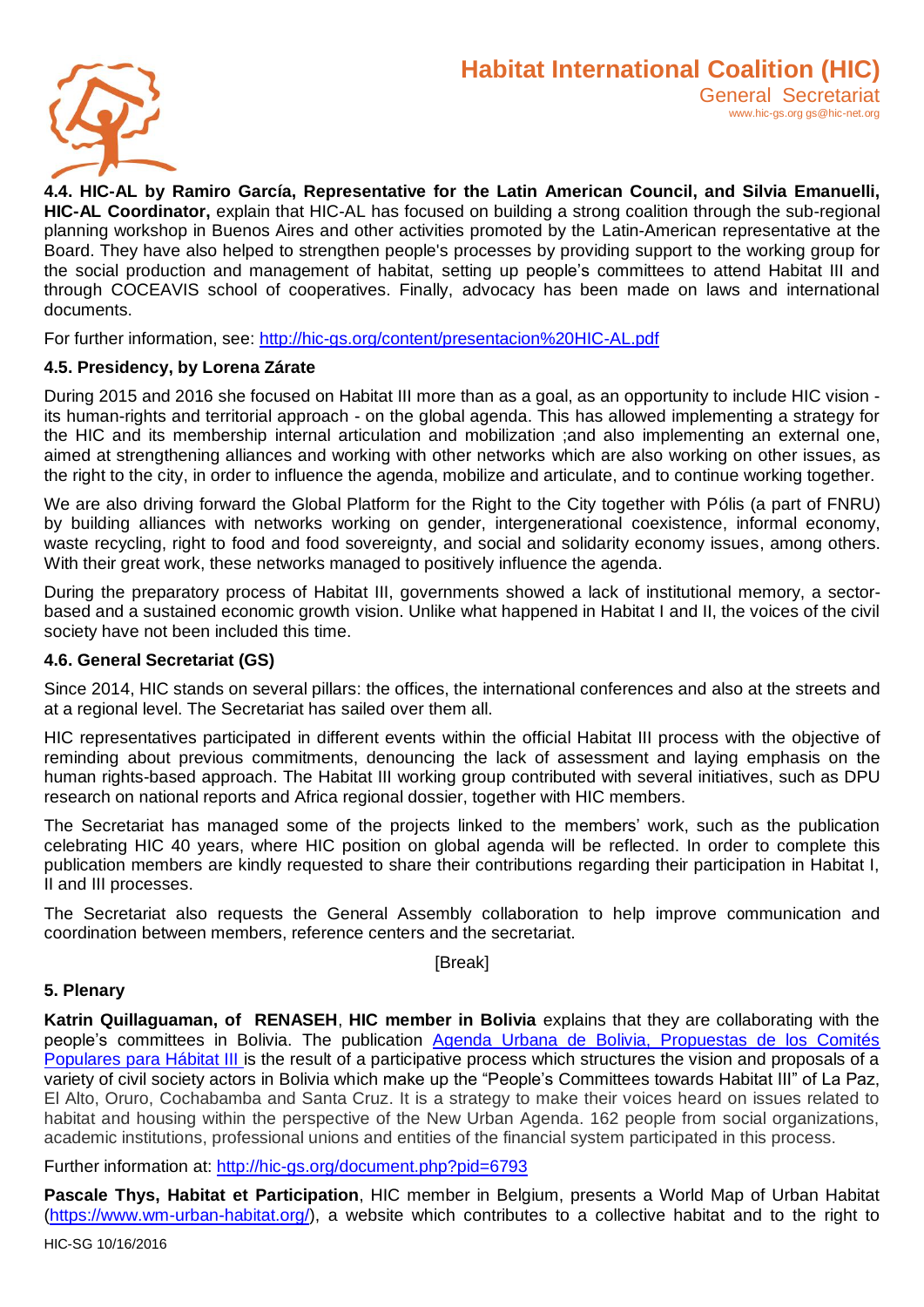

housing as seen from civil society and, and which will be presented at several events during Habitat III. In 2016, Brussels hosted a meeting of networks to discuss the World Map, which resulted in a letter of participation. The collaborative exhibition for Habitat III "People Are Not the Problem, They Are the Solution" [\(https://www.wm-urban-habitat.org/eng/tools/#Collaborative-Exhibition-for-Habitat-III-in-2016-en-spa-or-en-fre\)](https://www.wm-urban-habitat.org/eng/tools/#Collaborative-Exhibition-for-Habitat-III-in-2016-en-spa-or-en-fre) is another initiative they have carried out. She finally calls for contributions from the Asian region. The World Map already includes information from Latin America, Europe and Africa.

**Jordi Borja, Observatori DESC**, HIC member in Spain comments that Observatori DESC has only symbolically represented HIC in Europe, because it has not managed to develop an active presence. However, it shares the issue of the right to the city. Observatori DESC has undergone a significant change over the past two years. The elections were won, but they were victims of their own success. Between 70 and 80 percent of the people went to work in government departments and therefore, Observatori DESC is now reviving with young people.

He adds that they will actively participate in the FLASCO alternative forum, and recommends the Assembly to participate also.

Finally, he puts forward two ideas: the first one is that Habitat III does not represent us, it does not commit to anything, it is pure rhetoric and sham; the second one is that we must assume the need to further develop our ideas.

The right to the city is not only about defending a catalogue of rights, but rather about conquering them, fighting the causes, actors, laws and urban policies.

**Antonia Terrazas, Fundación Pro-Hábitat, HIC member in Bolivia** introduces the architect Luis Ramírez, president of the foundation, who also participated in Habitat II. In Habitat II there was no need for organizing alternative forums because organizations felt their voices were already being heard.

Fundación Pro-Hábitat was born in 1996 with the objective of improving housing to better control Chagas disease. In 2011 they took the necessary steps to address housing needs both in rural and urban areas. In 2012 they implemented a pilot project to shed light on typical problems of urban planning. In the urban areas there is a lack of planning and also a lack of access to land– particularly of land with sanitation facilities. Together with other allies, they are now developing a solution to Bolivia's urban areas. There are many obstacles hindering the implementation of the projects, mainly due to the fact that there is no housing policy; there are housing programs. They are struggling to show that there are different kinds of families and , therefore, that there should also be different housing models.

Publication: "Buscar un lugar… y construir una comunidad" (see: [http://hic-gs.org/news.php?pid=5899\)](http://hic-gs.org/news.php?pid=5899)

#### **Knut Unger, Habitat Netz, HIC member in Germany,** shares two messages:

1. The first message is a letter from a HIC member in Turkey who declares that Istanbul, where Habitat II was held 20 years ago, is a disaster. The megaprojects and the dictatorship are destroying the whole city. He hopes this will not happen to Quito in 20 years' time.

2. The second message is from the International Working Group for the Promotion of Market Regulation and Market Alternatives, which drafted a statement. The preparation for Habitat III is bad and there is a total absence of local economies in spite of the current mortgage crisis, forced evictions, housing bubble, etc. This group sent several open letters with their concerns to Habitat III and to several governments and the only answer they received was from the European Union. He suggests creating a committee to finish the statement. The philosophy of the document must speak about regulation market tools and alternatives to the markets (see: [http://www.reclaiming-spaces.org/2016/10/statement-at-habitat-iii-plenary/\)](http://www.reclaiming-spaces.org/2016/10/statement-at-habitat-iii-plenary/).

**Pierre Arnold, Habitat en Mouvement (HeM), HIC member in France**: Presents the book "Hábitat en Movimiento" (see, [http://www.bookelis.com/voyage/24892-Habitat-en-Movimiento.html\)](http://www.bookelis.com/voyage/24892-Habitat-en-Movimiento.html)

For ten months, HeM travelled around South American countries visiting popular neighborhoods and housing cooperatives. The objective was to learn about the social production of habitat in order to reflect about the experiences in France and the role played by dwellers in the construction of the city.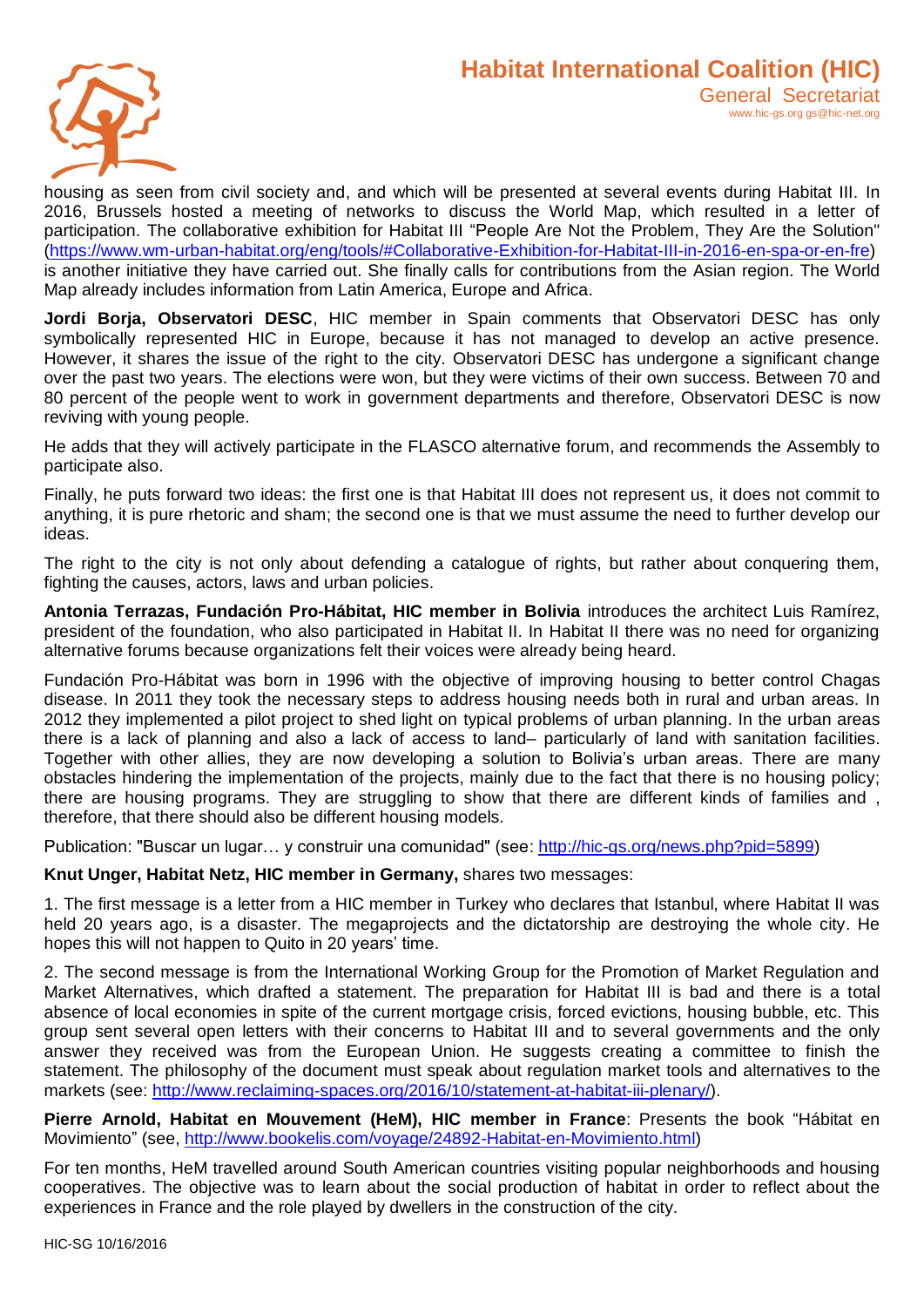

Civil society organizations are very active in France due to fact that the government is doing the opposite of the promised. He encourages creating synergies. He underlines the fact that although the right to the city emerged in France, people do not know about it there and he actually learned about the interesting struggles for this right in Latin America.

**Bea Varnai, urbaMonde**, member of HIC in Switzerland and France presents the Platform for the Social Production of Habitat (see: [https://psh.urbamonde.org/#/en/communities\)](https://psh.urbamonde.org/#/en/communities). The initiative of creating a common platform for the social production of habitat emerged at the World Urban Forum in Medellin in 2014. The platform was launched in a meeting which took place in Geneva in October 2014. This initiative aims to establish active solidarity links between groups of dwellers and suggests specific exchange mechanisms between communities. The objective is to promote increased visibility to initiatives related to the social production of habitat that are being carried out across the world and share experiences. They organized a regional meeting in Lima in 2015 and are currently organizing the 2<sup>nd</sup> PSH meeting and awards. She invites the Assembly to the presentation of these awards in the Resistance Forum.

**Pauline Yao, Representative for Africa at the Board and of Femmes Côte d'Ivoire Expérience, HIC member in Ivory Coast** speaks of HIC work at a national level. She points out, however, that at regional level and within the framework of the Global Platform for the Right to the City, she participated in the regional meeting held in Johannesburg in 2015.

Access to land is the central issue in Ivory Coast. Together with other organizations they have actively advocated for women's legal access to land and fought for the preservation and property of land, women's right to land, community rights to trees and the social production of housing.

They continue advocating for habitat for the people and will vote the new constitution in October.

**Malick Gaye, Environnement et Développement du Tiers-Monde, HIC member in Senegal** explains that the organization was founded in 1972 during the UN Conference on Sustainable Development held in Stockholm. It later became an international network. About ten years after they participated in the organization of the regional forum of French-speaking African countries in collaboration with HIC, within the International Year of Shelter for the Homeless.

During negotiations in Istanbul it was difficult to include the word "right" whenever the government said "need". Right is an essential issue, and it is not just a slogan. In the agenda to be agreed in Quito there is no clear reference to the right to housing and the right to the city.

Land-tenure regime in Africa is, in its whole, ruled by the states, which are corrupt. In this analysis, the only thing that counts in Africa are traditionalists values, the communities. The state ignores traditional land tenure.

He highlights several activities at regional level: FIAN event on food-related issues in Africa in 2015, the struggle against land grabbing; and the political forum on development funded by the European Union.

Finally, he pledged his joint commitment with Korotimi to organize the elections in Africa and to try to revitalize the region.

**Ramiro García, Representative for Latin America at the Board and of DESCO, HIC member in Peru** explains that DESCO celebrated its 50 years of struggle last year. They are working on the improvement of neighborhoods. The city is growing out into the suburbs and they are concerned about the vulnerable living conditions of poor populations – who are being forced to occupy the peripheral areas of the city.

In the Resistance Forum, DESCO will present the Interquorum magazine "Alternativas de la sociedad civil hacia Hábitat III (see: [http://urbano.org.pe/wp-content/uploads/2016/09/Revista-Interquorum-Desco-](http://urbano.org.pe/wp-content/uploads/2016/09/Revista-Interquorum-Desco-H%C3%A1bitat-III.pdf)[H%C3%A1bitat-III.pdf\)](http://urbano.org.pe/wp-content/uploads/2016/09/Revista-Interquorum-Desco-H%C3%A1bitat-III.pdf).

He calls not to wait until Habitat IV but to continue working together for human rights to habitat and to continue improving people's living conditions.

**José Mangini, Centro de Investigación, Documentación y Asesoría Poblacional (CIDAP) and HIC member in Peru** explains that CIDAP is working in the metropolitan areas of Lima on issues related to the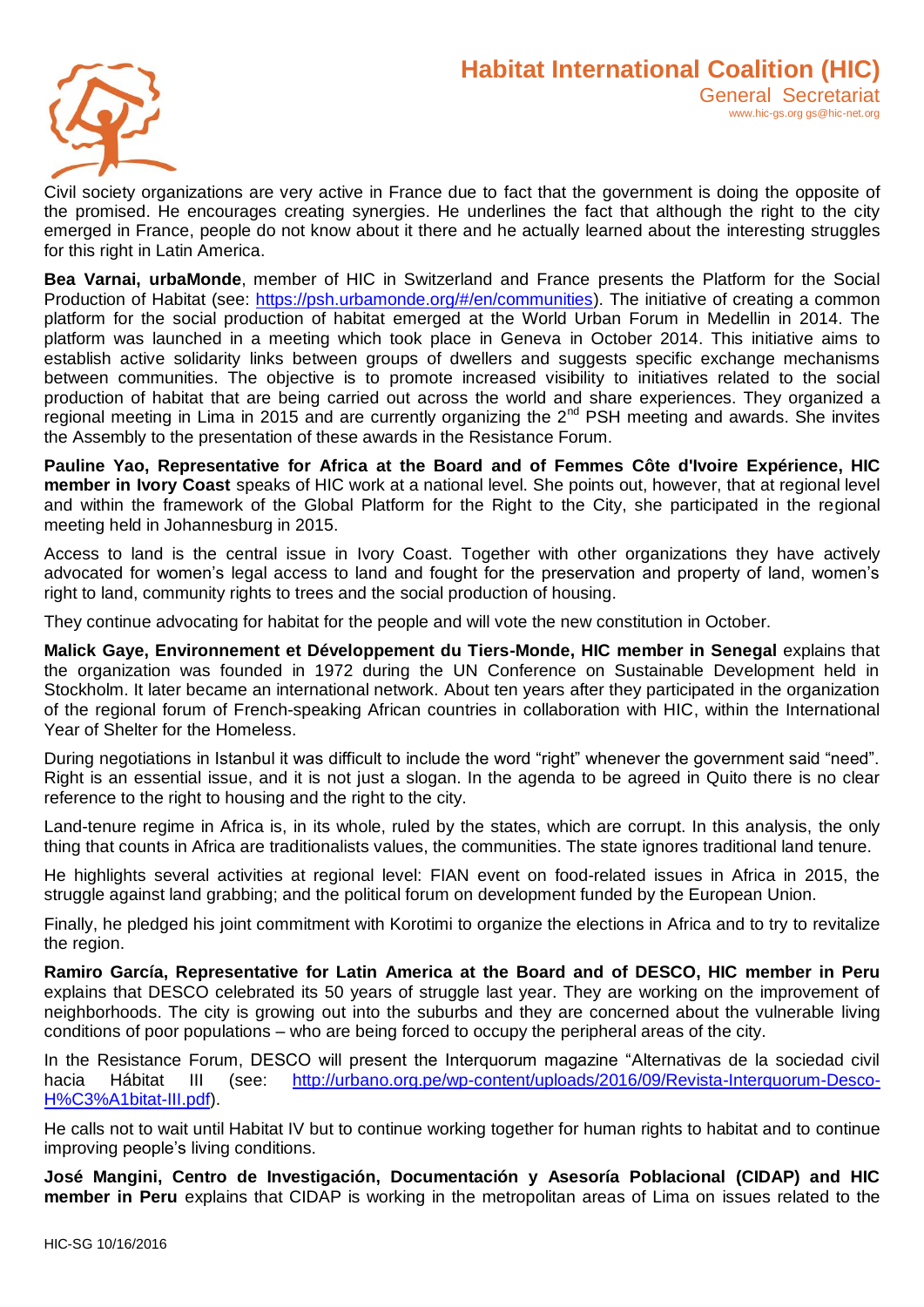

social production of habitat and the improvement of neighborhoods. CIDAP will participate in the Resistance Forum, in a conference about the preservation of historical heritage sites for the people, not for tourists.

**AP** presents the Passarelle publication: Unveiling the Right to the City (see: [http://hic](http://hic-gs.org/document.php?pid=6928)[gs.org/document.php?pid=6928\)](http://hic-gs.org/document.php?pid=6928), coordinated by Charlotte Mathivet, of Droit à la(belle)ville, HIC member in France. The Passarelle Collection is published by Ritimo with the support of the Fondation Charles Léopold Mayer pour le Progrès de l'Homme (FPH). This issue has also counted with the support of HIC and the GPR2C.

## **6. Presentation of HIC's Calendar of Events in Quito**

LZ presents HIC's events calendar for Quito in the official and alternative forums (see: [http://www.hic](http://www.hic-gs.org/news.php?pid=6931)[gs.org/news.php?pid=6931\)](http://www.hic-gs.org/news.php?pid=6931).

There is the official conference (with the format of an urban forum rather than an official conference) where the governments will meet and where civil society organizations with a consultative status with the United Nations Economic and Social Council can participate. This agenda has not been published yet, but no significant negotiations regarding the agenda are expected. There will probably be a discussion on the voluntary commitments and how states plan the agenda implementation. HIC will try to be present so as to make our voice heard.

There will also be three parallel forums: the Resistance Forum is the most social one and has been promoted by HIC, the International Alliance of Inhabitants and the FNRU from Brazil. It also includes the participation of urban, environmental, feminist and sexual-diversity movements, among many others. There will be many activities in the UCE.

There are other more academic forums, such as FLASCO where issues which are not going to be addressed in the official forum will be discussed, e.g., the universities curriculum programs to train the new generations.

The PUCE forum carries out activities, book launches, etc., as the "A City for Life" exhibition, prepared on the way to Habitat II and part of HIC history. We want to thank our friends in Bolivia and Ecuador for this initiative.

In Habitat III we have a co-financed stand of GPR2C with people from HIC that will host many presentations. It is the meeting point where we can present our initiatives.

**AP** explains that HIC's agenda was closed on October 9 because it had to be printed, and that although some of the activities do not appear because of a lack of space, there is a link to the online agenda which is much more updated and complete:

[https://calendar.google.com/calendar/embed?src=ov50qh9m12eta5tlsjo3amooq8%40group.calendar.google.c](https://calendar.google.com/calendar/embed?src=ov50qh9m12eta5tlsjo3amooq8%40group.calendar.google.com&ctz=America/Guayaquil) [om&ctz=America/Guayaquil.](https://calendar.google.com/calendar/embed?src=ov50qh9m12eta5tlsjo3amooq8%40group.calendar.google.com&ctz=America/Guayaquil) He asks members to share the activities which are still not on the agenda so that they can be included.

**JS** comments that there is a bit of history that everybody should know. After HIC's transformation period, in Limuru and with the new constitution, the first board meeting took the decision that HIC should focus on 7 major violations of housing and land rights. They included apartheid (at that time still in effect in South Africa), Namibia, indigenous peoples, the Roma people, Tibet, Western Sahara and also Palestine – which is the reason why we started working in Palestine when HIC was created in 1991.

There are two important points:

- The International Tribunal on Evictions of the Resistance Forum presents a case with a HIC member on the unrecognized villages that remain in Southern Palestine, currently occupied by the state of Israel.
- There are 23 HIC members in Palestine and many of them have been focusing on the BDS (Boycott, Divestment, Sanctions) global campaign. HLRN has been focusing on the global obligations of local governments to engage them in this global campaign.

**Joana Ricart, Responsible of the HIC-HLRN program** presents the case of the city of Diyarbakir in Turkey, an urgent action which emerged from urban movements in Istanbul in 2016. A massive eviction took place in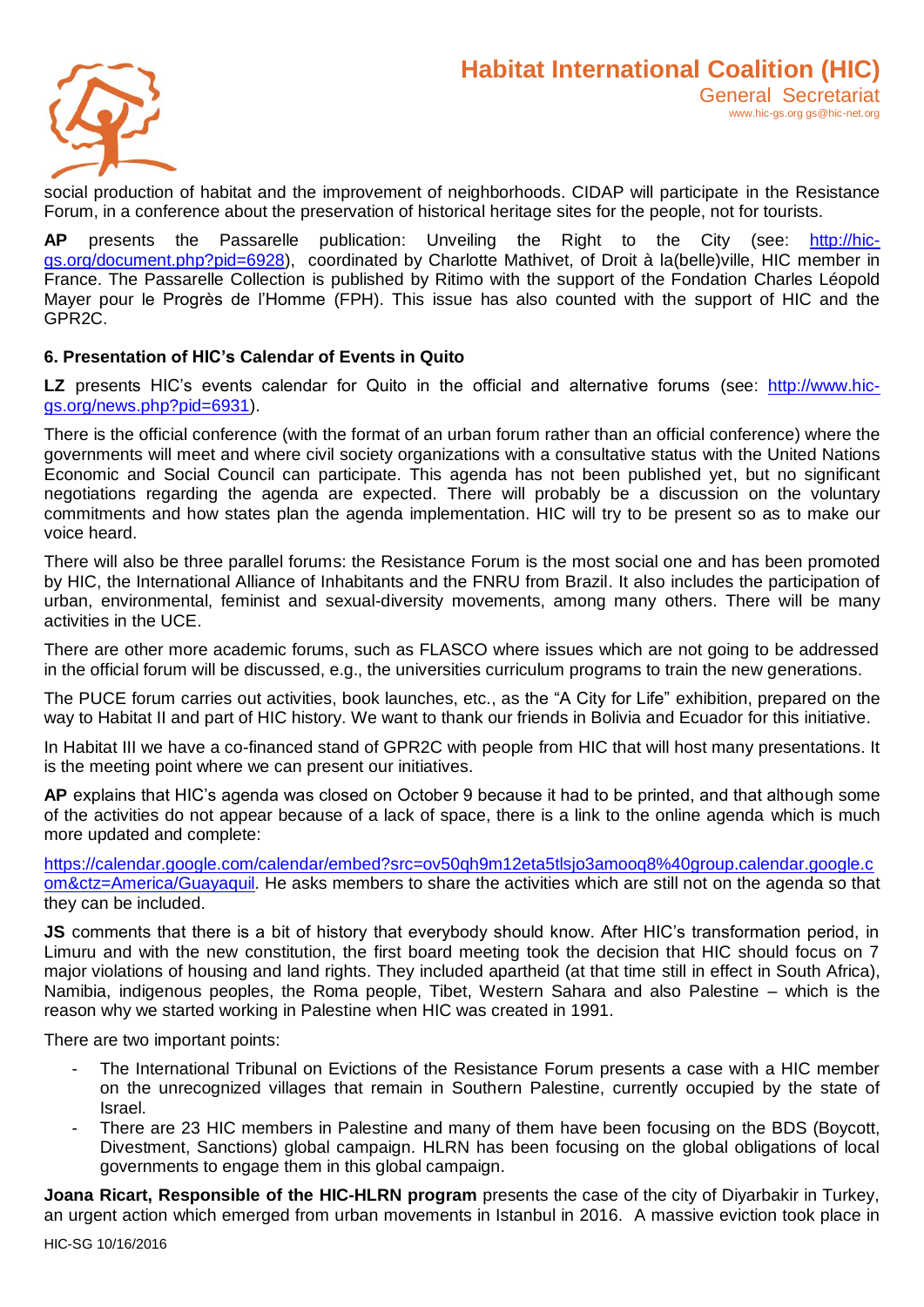

the Kurdish south-eastern region. This situation is not new: in Turkey, cultural minorities have been treated unfairly throughout history.

HIC carried out field work and interviewed people who had been displaced for alleged security reasons. The villages were destroyed and burnt in the 1980s and 1990s. In 1996, when Habitat II was held, terrible forced evictions were taking place. And now, history repeats itself. This time the conflict focused on urban areas and Diyarbakir was one of them. The municipality asked us to help them.

In 2012 Diyarbakir was added to the UNESCO World Heritage List. In 2015 the military operations began and one year later, the situation reached its peak of violence with confinements in urban areas within Suriçi, massive evictions and the destruction of between 70 and 100 percent of urban area. After the military operation, the government issued a decree for the expulsion and expropriation of all the land that was not government-owned.

HIC suggested carrying out another field visit but the state of emergency imposed in Turkey after the coup d'état attempt in September has made it impossible.

Diyarbakir's mayor will be in the GPR2C stand and she encourages all participants in the AG to support them and promote visibility of this situation.

More information at: [http://www.hlrn.org/img/publications/Diyarbakir\\_master.pdf](http://www.hlrn.org/img/publications/Diyarbakir_master.pdf)

#### **7. Joint statement draft**

Shivani reads the first draft of the statement in order to make comments and elaborate on the final collective statement.

Comments:

**Michel Kane, National Alliance of HUD Tenants USA, HIC member in the United States** comments that it is an excellent statement and that we need to vote and make a list of the organizations which support it.

**LZ** says that this statement will be voted, but that comments need to be collected previously. Later, a vote on its spirit will be done and a commission will be designated to finish the draft, which will be presented tomorrow. The declaration is open for signatures. HIC will sign as network, but we request the members and allies' support. In addition, a press release will be issued and disseminated in social networks.

**Ana Pastor, Asociación Civil Madre Tierra, HIC member in Argentina** suggests underlining the urban and rural comprehensive approach.

**Evaniza Rodrigues, União Nacional Por Moradia Popular, member of HIC in Brazil** suggests stressing the fact that houses and cities are not merchandise.

**Dito Barbosa, União dos Movimentos de Moradia São Paulo, member of HIC in Brazil** suggests adding two subjects: the criminalization of social movements and the privatization of territories.

**Guillermo Marzioni, Federación Tierra y Vivienda, HIC member in Argentina** suggests putting emphasis on issues related to habitat, land and housing; strengthening the right to territory and not only the right to the city; land grabbing and questioning the property of the territories from which people are evicted.

**Chandan Kumar, ActionAid, HIC member in India** expresses his congratulations for the statement and suggests putting emphasis on work and livelihoods, as well as on the expulsion of populations by states (the institutionalization of expulsions).

**David Barrientos, Red Nacional de Asentamientos Humanos, HIC member in Bolivia** declares that the problems which affect us all do not carry the same responsibilities. Cities have become merchandise, the price and value of land is more important than the people living there.

**Carlos Estrada, Ocupa Tu Ciudad A.C.,HIC member in Mexico** stresses the importance of conceptualization: growth is not the only way of development; urbanization is not inevitable. We must put emphasis on territory, land, water and air. We should not speak of resources, but rather of rights. The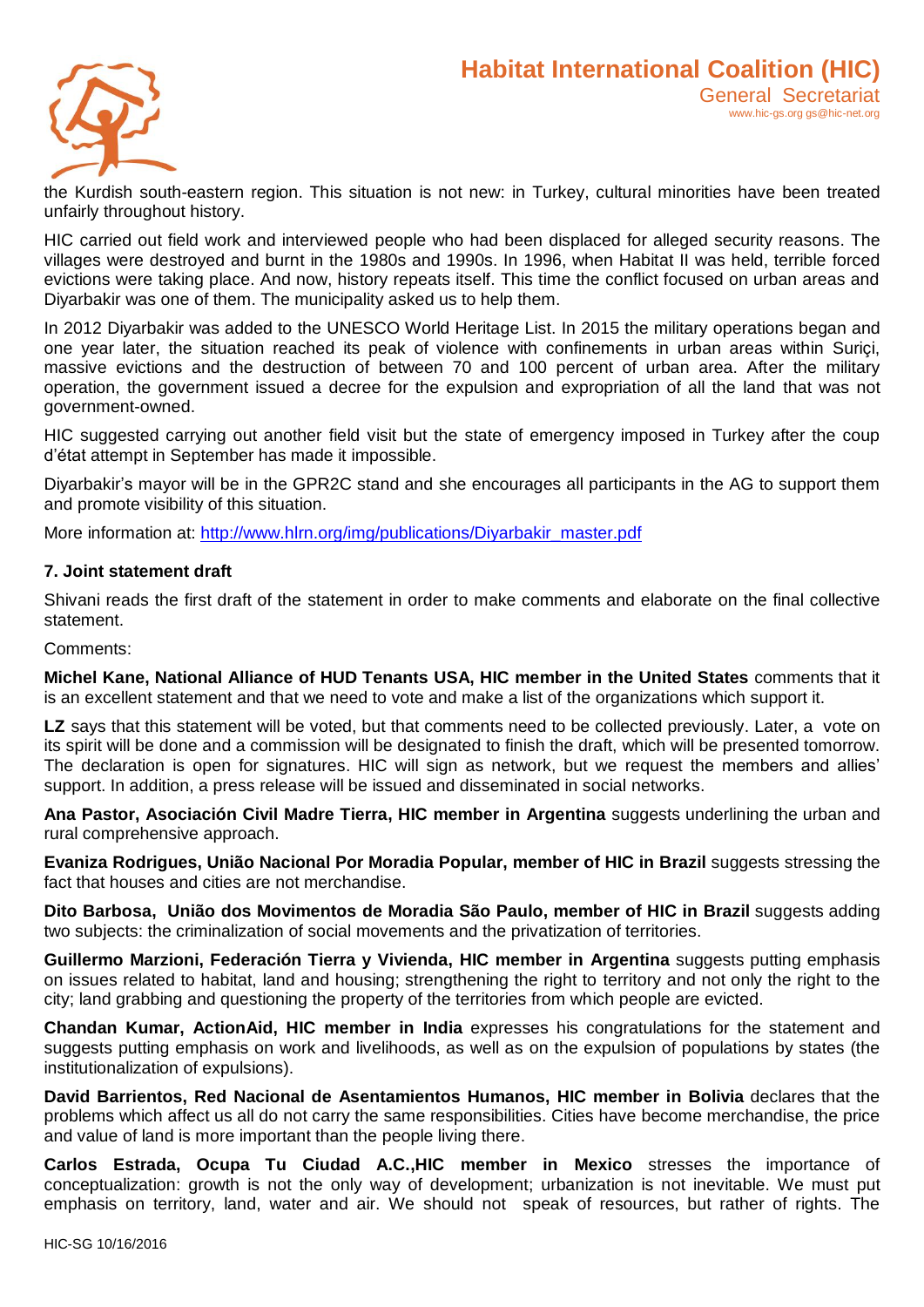

countryside and the city are complementary. Use value vs. exchange value. He supports the actions carried out by activists. If their voices are not heard, activists will take the territory.

**Alexander Jachnow, Institute for Housing and Urban Development Studies, HIC member in the Netherlands** supports the co-production of knowledge. The agenda is awful and it includes hegemonic concepts which are distant from reality.

**Thinabantu Khanyile, Abahlali baseMjondolo Movement, HIC member in South Africa** exclaims: 'Nothing About Us Without Us'. People have been excluded. Social movements should be taken into consideration during the decision-making processes.

**Knut Unger, Habitat Netz, HIC member in Germany,** thinks the statement is good, but that it is focused on the history, rather than on the demands. These demands could be included in the statement by the International Working Group for the Promotion of Market Regulation and Market Alternatives.

**Barbara Lipietz, The Bartlett Development Planning Unit, United Kingdom, HIC member in UK** suggests adding and defining the concept of social and environmental recognition of land.

**Rocio Lombera Centro Operacional de Vivienda y Poblamiento A.C. (COPEVI), HIC member in Mexico** comments on the need of reverting the construction model of cities (the concept of city seems contradictory). Cities need to be built as common goods. The right to the city should be understood as an equitable access to the city's assets.

**Marina Joseph, Youth for Unity and Voluntary Action(YUVA),HIC member in India** mentions the opposition to the privatization of public infrastructures and resources.

**Chandana Das, Youth for Unity and Voluntary Action, HIC member in India** points out that development funding should include social justice.

**Enrique Ortiz, HIC,** suggests protecting common goods against the green economy that has transformed them into resources that can be expropriated. Moreover, he includes that people want to recover their rights, be active and take responsibility. We must not forget to include the social function of the city and of land. States must assess and support popular initiatives to generate social and citizen cohesion and include the social management and production of habitat.

**Malick Gaye, Environnement et Développement du Tiers-Monde, HIC member in Senegal** suggests adapting the text language to make it more accessible for everybody and to take into account autonomous regions. To protest against land grabbing. He also adds that informality should be taken as an opportunity to defend social justice.

**Ramiro García, representative of AL at the Board and of DESCO, HIC member in Peru** affirms that we are already working on the issues we are claiming, but that we need support, rather than criminalization. He declares that the new Urban Agenda does not represent us.

**Gustavo Romero, FOSOVI, HIC member in Mexico** suggests rethinking the way of doing architecture, in a way that it includes social participation.

**Paola Bagnera, Grupo de Investigación Vivienda Social y Ciudad, HIC member in Argentina** defends diversity and differences, something that the new agenda tries to standardize.

**Marina Thia, Asociación Civil Nueva Democracia por la Vivienda, Salud y Educación de los Humildes, Argentina** points out that the agenda says nothing about funding. We must emphasize the need for funding so that the most vulnerable part of the population get access to housing.

**Agustina Correa, Proyecto Habitar, Argentina** says that territorial policies should include everyone. They should not benefit only some. Besides, macro-economic dynamics do not pursue equality.

**Anelise Meléndez, Red Hábitat, Bolivia** suggests including the gender perspective and strengthening the role of women as producers of the city and key social actors.

HIC-SG 10/16/2016 **Facundo di Filippo, Centro de Estudios y Acción por la Igualdad, Argentina** mentions the market model and extractive dynamics within the urban context as well as "el buen vivir" (good life).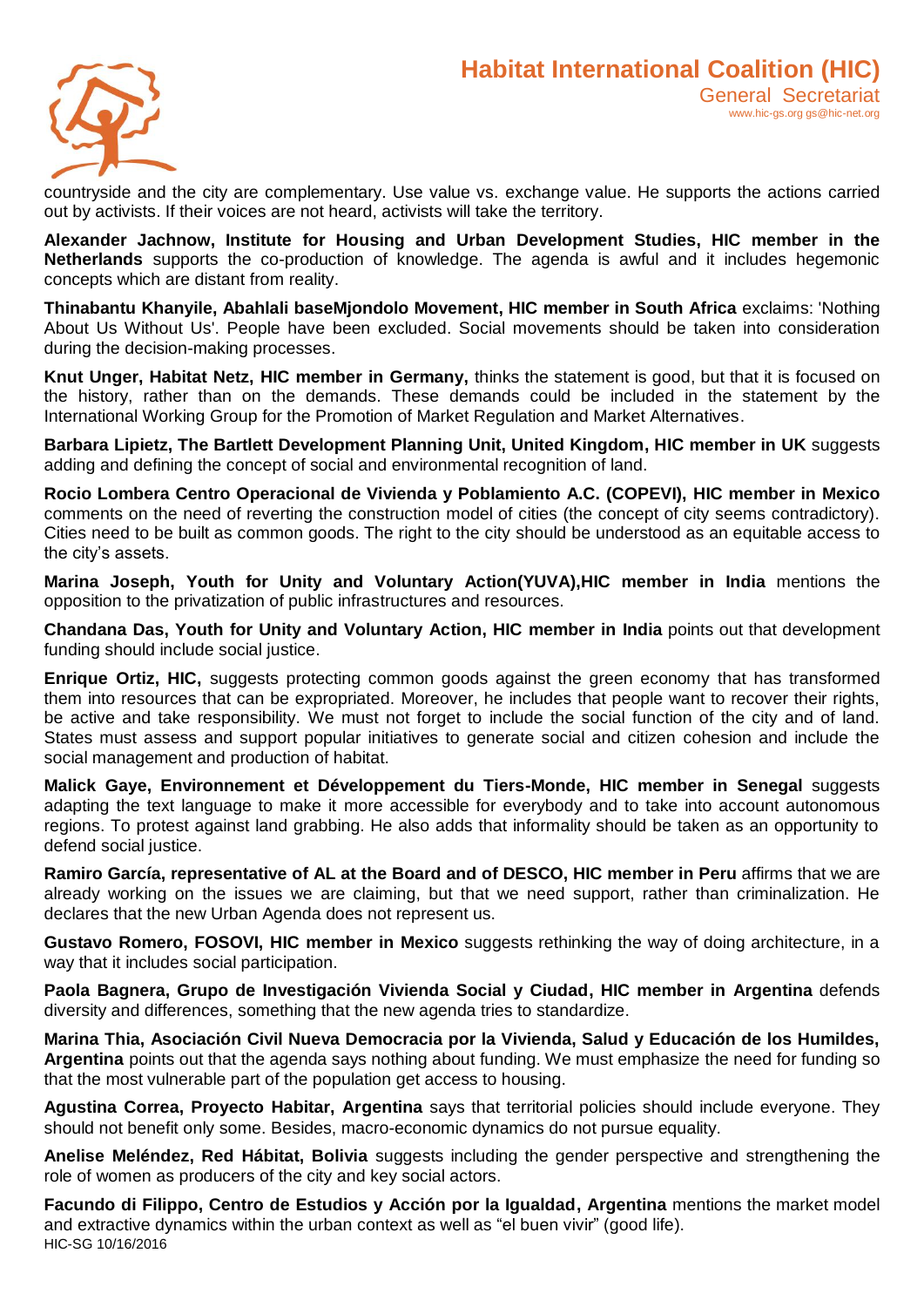

**LZ** requests participants to vote whether this is the spirit of the statement and if some participants want to volunteer to work on the final version of this statement.

Ana Sugranyes, from Sur, makes a motion for the statement voting .

Votes in favor: 30; 0 votes against; 0 abstentions.

The volunteers for the committee responsible for writing the statement are Malick Gaye and Michel Kane, together with Shivani and Joseph.

#### **8. Continuation of the plenary session**

**JS:** There is a lesson we can draw from your interventions: one of the ways of including these interventions in the statement is by including the demands. The lesson I draw from this speech, however, is that HIC members are working on housing and also on everything related to housing. In this sense, it is not just about a small house, but also about land, water, environment, etc. There is an essential legal point: some of you spoke about state land and we must differentiate between state and government. There is a way of differentiating them, and we find it in the Montevideo Conventions of 1993. A state is made up of people, territory and institutions, including governments. We cannot talk about governments owning land or trees, because these belong to the people. The governments only hold the resources for the people. This is not included in the agenda –that the state is the people, not the government.

**The delegation of Korean people** from habitat movements is going to participate in the Resistance Forum and in the official conference. Korean people are suffering evictions. They presented a publication where further information can be found. They are also preparing a forum on youth and housing and invite all members to participate. They are working on ways to work with HIC and with other Korean organizations.

**Alex Frediani, Representative in Europe to the Council and of The Bartlett Development Planning Unit, HIC member in UK** explains that they are launching the report of the dossier elaborated with HIC and other members on the perspective of civil society in Africa. Many interesting subjects emerged, not only related to this new urban agenda but also to broader mobilizations and for cooperation between civil and academic society. Issues such as evictions, errors and omissions in the agenda, in the drafting of the agenda – which was not democratic – as well as regarding the type of agenda we want to produce in a joint, local and international manner.

**Raúl Fernández Wagner, Universidad Nacional de General Sarmiento, HIC friend in Argentina** presents Latin America's regional report in collaboration with HIC-AL and other Latin American organizations. In the report they try to explain the situation of habitat and urban development throughout the last 20 years from human-rights, policy and management approach. The dossier poses questions on urbanization and housing processes. See: [http://www.hic-al.org/noticias.cfm?noticia=2155&id\\_categoria=19](http://www.hic-al.org/noticias.cfm?noticia=2155&id_categoria=19)

**Closing of the Assembly. Applause for the interpreters, technicians and hostel staff.** 

[Check the videos on HIC'S Youtube channel](file:///C:/Users/marie%20pompei/AppData/Local/Temp/Check%20the%20videos%20on%20HIC)

[\(https://www.youtube.com/channel/UCc-d7kD4TwMIqE132b-imNg\)](https://www.youtube.com/channel/UCc-d7kD4TwMIqE132b-imNg)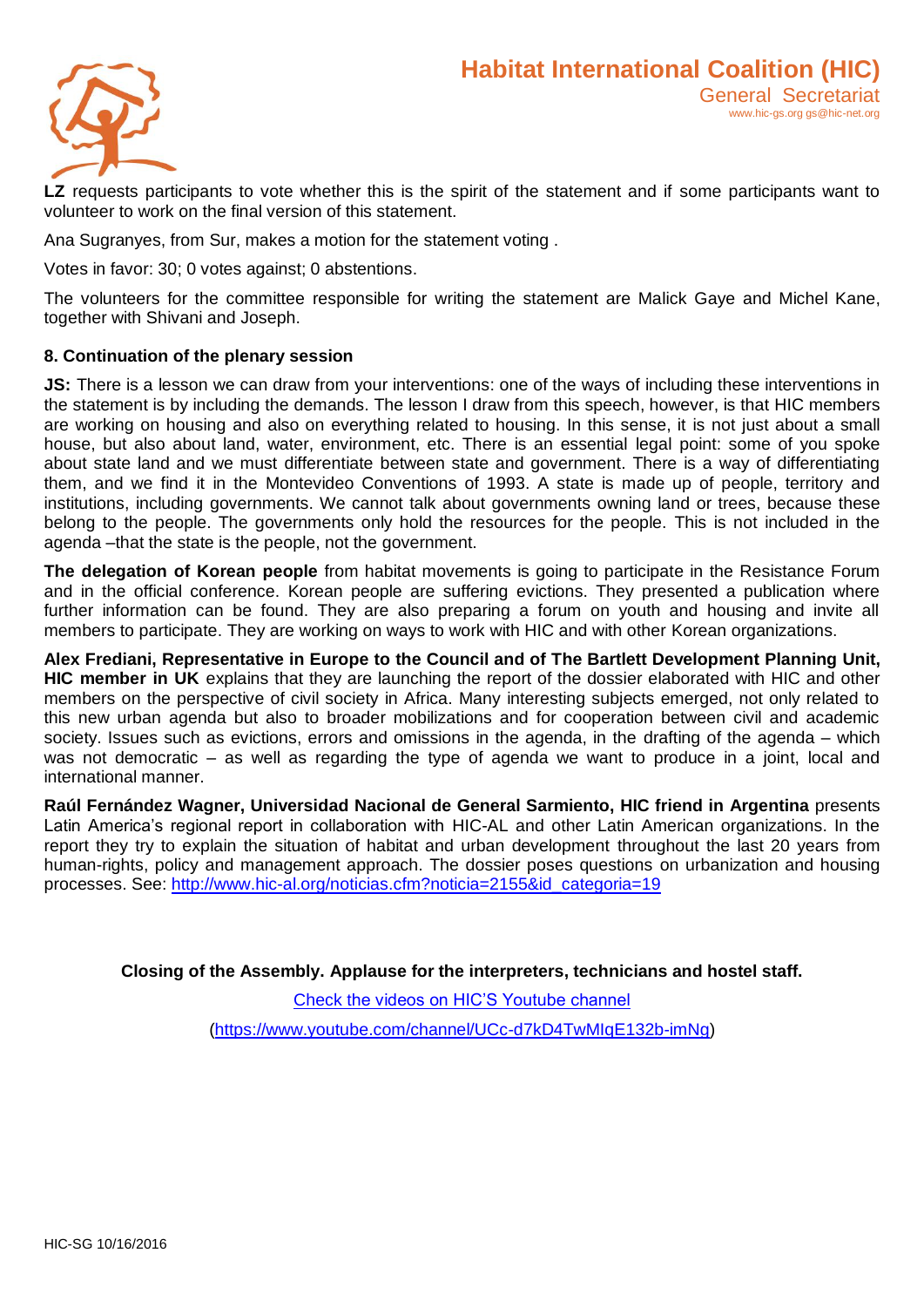

## **Annex 1**

| $\mathsf{N}^\circ$ | <b>Name</b>                | <b>Organization</b>                                                                        | <b>Acronym</b>                 | <b>Country</b> | <b>Right to</b><br><b>Vote</b> |
|--------------------|----------------------------|--------------------------------------------------------------------------------------------|--------------------------------|----------------|--------------------------------|
| $\mathbf 1$        | Abdel Kader,<br>Yasser     | <b>HIC-HLRN</b>                                                                            | <b>HIC-HLRN</b>                | Egypt          |                                |
| $\overline{2}$     | Albino, Zaida              | Red Nacional de Asentamientos<br>Humanos/Habitat para la Humanidad                         | <b>RENASEH/</b><br>HpH         | <b>Bolivia</b> |                                |
| $\mathbf{3}$       | Alcaraz, Alicia            | Asociación Civil Nueva Democracia por la<br>Vivienda, Salud y Educación de los<br>Humildes | <b>ASOCND</b>                  | Argentina      |                                |
| $\overline{4}$     | Aleksandrowicz,<br>Mariana | Proyecto Habitar                                                                           |                                | Argentina      |                                |
| 5                  | Aliaga, Mirna              | Red Nacional de Asentamientos<br>Humanos/IIIP                                              | <b>RENASEH/IIIP</b>            | <b>Bolivia</b> |                                |
| 6                  | Areiza Castillo,<br>Diana  | Unión Popular Valle Gómez                                                                  | <b>UPVG</b>                    | Mexico         |                                |
| $\overline{7}$     | Arnold, Pierre             | Habitat en Mouvement                                                                       | HeM                            | France         | $\mathsf{X}$                   |
| 8                  | Arqueros,<br>Soledad       | Asociación Civil por la Igualdad y la<br>Justicia                                          | <b>ACIJ</b>                    | Argentina      |                                |
|                    | Avila Villaroel,<br>Waldo  | Comité Articulador de Cooperativas de<br>Vivienda por Ayuda Mutua/COVIJO                   | CACVAM/                        | <b>Bolivia</b> |                                |
| $\boldsymbol{9}$   |                            |                                                                                            | COVIJO                         |                |                                |
| 10                 | Bagnera, Paola             | Grupo de Investigación Vivienda Social y<br>Ciudad - FADU UNL                              | <b>VSyC</b>                    | Argentina      | X                              |
| $\overline{11}$    | Bailloux, Marie            | <b>HIC-GS</b>                                                                              | HIC-GS                         | Chile          |                                |
| 12                 | Barbosa, Dito              | União Dos Movimentos de Moradia de Sao<br>Paulo                                            | <b>UMM-SP</b>                  | <b>Brazil</b>  | X                              |
| 13                 | Barrientos,<br>David       | Red Nacional de Asentamientos<br>Humanos/UMSA                                              | <b>RENASEH/</b><br><b>UMSA</b> | <b>Bolivia</b> |                                |
| 14                 | Bautista,<br>Jessica       | Programa Universitario de Estudios sobre<br>la Ciudad, UNAM                                | PUEC-UNAM                      | Mexico         |                                |
| 15                 | Bellot, Manolo             | Fundación Pro-Hábitat                                                                      | Pro-Hábitat                    | <b>Bolivia</b> |                                |
| 16                 | Bercovich,<br>Luciana      | <b>NAMATI</b>                                                                              | <b>NAMATI</b>                  | <b>USA</b>     |                                |
| 17                 | Borja, Jordi               | <b>Observatori DESC</b>                                                                    | <b>ODESC</b>                   | Spain          | X                              |
| 18                 | Caballero<br>Colque, Betty | Comité Articulador de Cooperativas de<br>Vivienda por Ayuda Mutua/COVICOM                  | CACVAM/COVI<br><b>COM</b>      | <b>Bolivia</b> |                                |
| 19                 | Caballero,<br>Pablo        | Federación Uruguaya de Cooperativistas<br>de Vivienda por Ayuda Mutua                      | <b>FUCVAM</b>                  | Uruguay        | X                              |
| 20                 | Cain, Allan                | Development Workshop Angola                                                                | DW-Angola                      | Angola         |                                |
| 21                 | Camacho,<br>Miriam         | Red Nacional de Asentamientos Humanos                                                      | <b>RENASEH</b>                 | <b>Bolivia</b> |                                |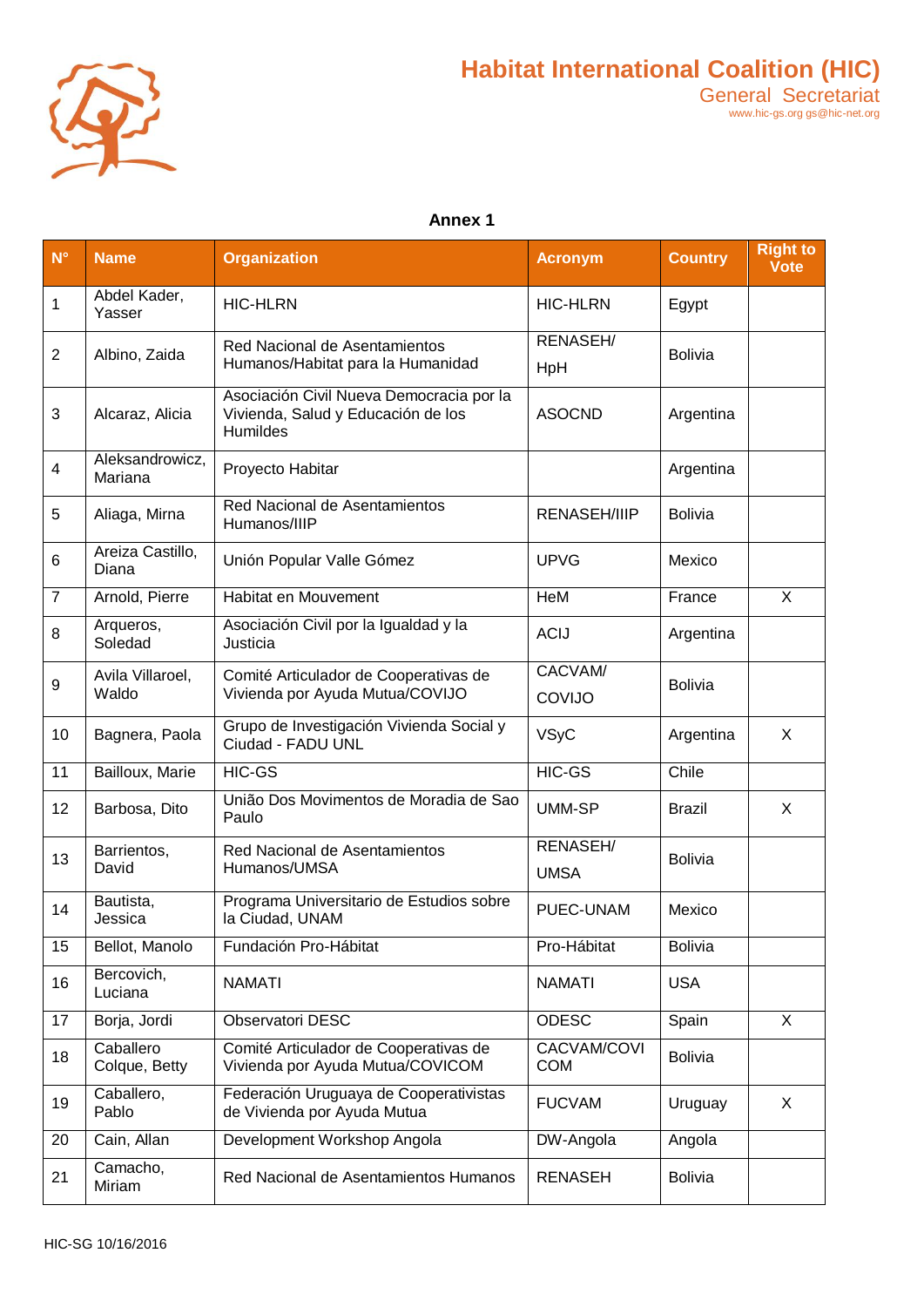

| 22 | Cañaveral,<br>Gustavo           | Urbana TeVé                                                       |                                   | Argentina      |   |
|----|---------------------------------|-------------------------------------------------------------------|-----------------------------------|----------------|---|
| 23 | Cano, Gerardo                   | <b>Hábitat Social ITESO</b>                                       |                                   | Mexico         |   |
| 24 | Canseco Oliva,<br>Dario         | Red Nacional de Asentamientos Humanos                             | <b>RENASEH</b>                    | <b>Bolivia</b> |   |
| 25 | Cardozo, Paola                  | FUCVAM / Cooperativa Corazon Fuerte                               | <b>FUCVAM/</b><br><b>COVICOFU</b> | Uruguay        |   |
| 26 | Castillo, Marisol               | Unión Popular Valle Gómez                                         | <b>UPVG</b>                       | Mexico         |   |
| 27 | Chachra,<br>Sandeep             | ActionAid India/Citizens' Rights Collective                       | <b>CiRiC</b>                      | India          |   |
| 28 | Chaudry,<br>Shivani             | <b>HIC-HLRN</b>                                                   | <b>HIC-HLRN</b>                   | India          |   |
| 29 | Choi, Eunyoung                  | <b>KOCER</b>                                                      |                                   | South<br>Korea |   |
| 30 | Correa,<br>Agustina             | Proyecto Habitar                                                  | Habitar                           | Argentina      | X |
| 31 | Corriveau,<br>Stéphan           | Canadian Housing and Renewal Assoc.                               | <b>CHRA</b>                       | Canada         |   |
| 32 | D Souza,<br>Francisco<br>Flávio | União Dos Movimentos de Moradia de Sao<br>Paulo                   | <b>UMM-SP</b>                     | <b>Brazil</b>  |   |
| 33 | Das, Chandana                   | Youth for Unity and Voluntary Action                              | <b>YUVA</b>                       | India          |   |
| 34 | Davalos,<br>Jacqueline          | Red Nacional de Asentamientos<br>Humanos/UMSA                     | RENASEH/<br><b>UMSA</b>           | <b>Bolivia</b> |   |
| 35 | De Alava, Alex                  | Federación de Cooperativas de Viviendas<br>por Ahorro Previo      | <b>FECOVI</b>                     | Uruguay        |   |
| 36 | De los Rios,<br>Silvia          | Centro de Investigación, Documentación y<br>Asesoría Poblacional  | <b>CIDAP</b>                      | Peru           |   |
| 37 | Deriche<br>Redondo,<br>Yamile   | Centro de Intercambio y Referencia de<br>Iniciativas Comunitarias | <b>CIERIC</b>                     | Cuba           | X |
| 38 | Di Filippo,<br>Facundo          | Centro de Estudios y Acción por la<br>Igualdad                    | <b>CEAPI</b>                      | Argentina      | X |
| 39 | Díaz, Jerónimo                  | <b>HIC-AL</b>                                                     | <b>HIC-AL</b>                     | Mexico         |   |
| 40 | Díaz, Maria de<br>los Angeles   |                                                                   |                                   | Spain          |   |
| 41 | Emanuelli,<br>María Silvia      | <b>HIC-AL</b>                                                     | <b>HIC-AL</b>                     | Mexico         |   |
| 42 | Estrada<br>Casarín, Carlos      | OCUPA TU CIUDAD A.C.                                              | <b>OTC</b>                        | Mexico         | X |
| 43 | Fernandez<br>Wagner, Raul       | Universidad Nacional de General<br>Sarmiento                      | <b>UNGS</b>                       | Argentina      |   |
| 44 | Fernández,<br>Gerardo           | Federación de Cooperativas de Viviendas<br>por Ahorro Previo      | <b>FECOVI</b>                     | Uruguay        |   |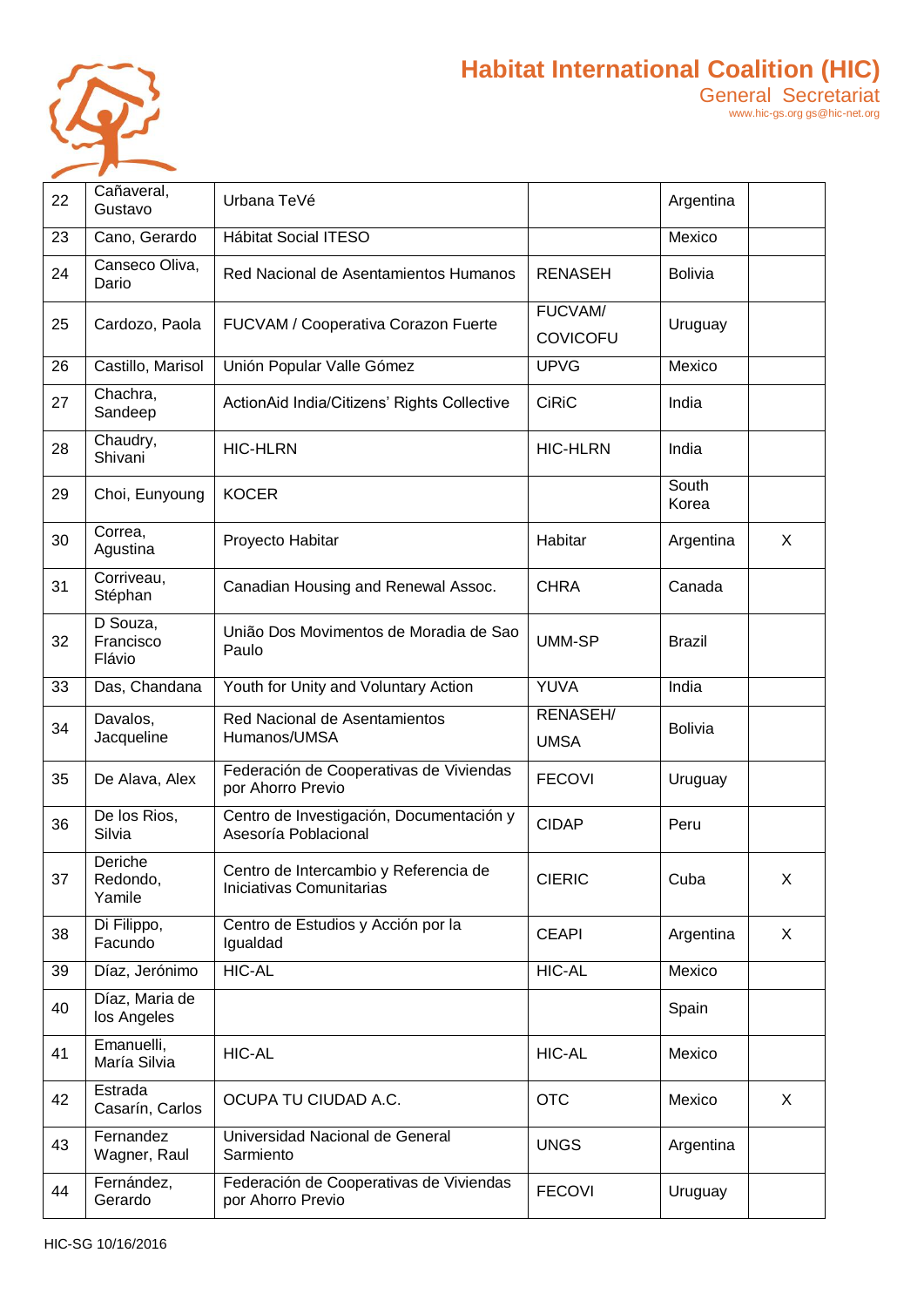

# **Habitat International Coalition (HIC)** General Secretariat

| 45 | Figoli, Luis<br>Mario       | Federación Uruguaya de Cooperativistas<br>de Vivienda por Ayuda Mutua              | <b>FUCVAM</b>   | Uruguay         |   |
|----|-----------------------------|------------------------------------------------------------------------------------|-----------------|-----------------|---|
| 46 | Florián,<br>Alejandro       | Corporación Corpovisionarios                                                       |                 | Colombia        |   |
| 47 | Frediani,<br>Alexandre      | The Bartlett Development Planning Unit                                             | <b>DPU</b>      | <b>UK</b>       | X |
| 48 | Gallo, Sandra               | Asociación Civil Canoa                                                             | Canoa           | Argentina       | X |
| 49 | Garcia, Ramiro              | Fundación Salvadoreña de Desarrollo y<br>Vivienda Mínima                           | <b>FUNDASAL</b> | EI<br>Salvador  | X |
| 50 | García, Ramiro              | Centro de Estudios y Promoción de<br>Desarrollo                                    | <b>DESCO</b>    | Peru            | X |
| 51 | Gaye, Malick                | Environnement et Développement du<br>Tiers-Monde                                   | <b>ENDA RUP</b> | Senegal         | X |
| 52 | Gómez, Cinthia              | Programa Universitario de Estudios sobre<br>la Ciudad, UNAM                        | PUEC-UNAM       | Mexico          |   |
| 53 | González, Ana               | Centro Operacional de Vivienda y<br>Poblamiento A.C.                               | <b>COPEVI</b>   | Mexico          |   |
| 54 | Gónzalez,<br>Carmen         | Fundación Promotora de Vivienda                                                    | <b>FUPROVI</b>  | Costa<br>RIca   | X |
| 55 | González,<br>Cecilia        | Ministerio Público de la Defensa CABA                                              | MPD-CABA        | Argentina       |   |
| 56 | Gracia, María<br>Virginia   | Secretariado de Enlace de Comunidades<br>Autogestionarios                          | <b>SEDECA</b>   | Argentina       | X |
| 57 | Gutierrez,<br>Rodrigo       |                                                                                    |                 | Mexico          |   |
| 58 | Guzman,<br>Manuel           | UrbaMonde                                                                          | urbaMonde       | Switzerla<br>nd |   |
| 59 | Hastings,<br>Isadora        | Cooperación Comunitaria CC ONG México<br>A.C.                                      | <b>CC ONG</b>   | Mexico          | X |
| 60 | Hernández<br>Ortega, Arturo | Casa y Ciudad A.C.                                                                 | CyC             | Mexico          |   |
| 61 | Hernández,<br><b>Blanca</b> | <b>HIC-AL</b>                                                                      | <b>HIC-AL</b>   | Mexico          |   |
| 62 | Hipperdinger,<br>Adriana    | Un Techo para mi hermano                                                           |                 | Argentina       |   |
| 63 | Hong, Jeong-<br>hun         | People's Solidarity for Participary<br>Democracy                                   | <b>PSPD</b>     | South<br>Korea  |   |
| 64 | Huchzermeyer,<br>Marie      | Centre for Urbanism and Built Environment<br>Studies - University of Witwatersrand | <b>CUBES</b>    | South<br>Africa | X |
| 65 | Jachnow,<br>Alexander       | Institute for Housing and Urban<br><b>Development Studies</b>                      | <b>IHS</b>      | Netherlan<br>ds | X |
| 66 | Jih Jung, Nam               | Minsnail Union                                                                     |                 | South<br>Korea  |   |
| 67 | Jimenez,<br>Ernesto         | Unión Popular Valle Gómez                                                          | <b>UPVG</b>     | Mexico          | X |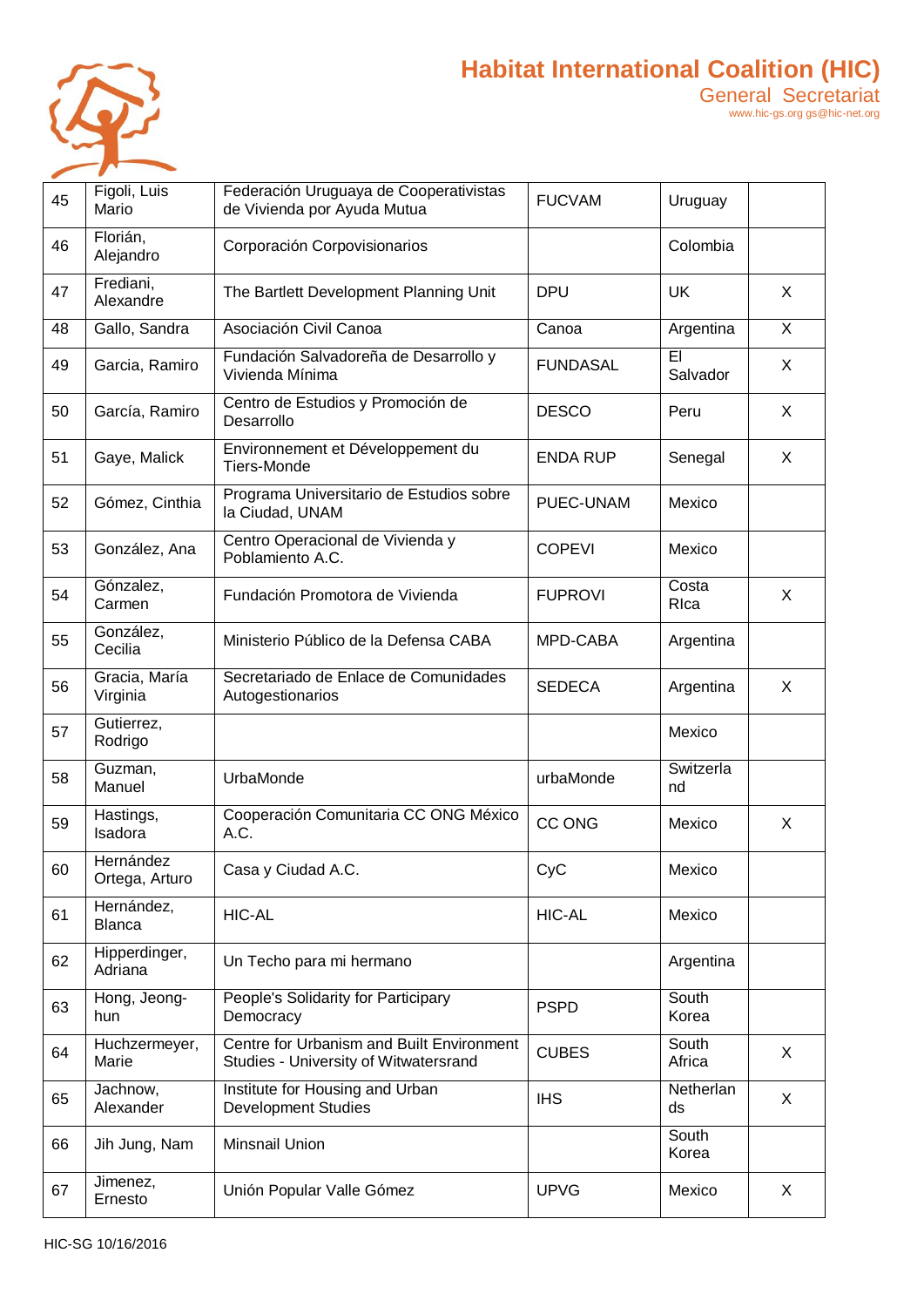

| 68 | Jimenez, Sonia          | Red Nacional de Asentamientos Humanos<br>(Inst. de invest. de Arquit. de la UMSS) | <b>RENASEH</b>                     | <b>Bolivia</b>  |                |
|----|-------------------------|-----------------------------------------------------------------------------------|------------------------------------|-----------------|----------------|
| 69 | Jinseon, Lee            | Korea COS net                                                                     |                                    | South<br>Korea  |                |
| 70 | Kane, Michael           | National Alliance of HUD Tenants                                                  | <b>NAHT</b>                        | <b>USA</b>      | $\overline{X}$ |
| 71 | Khanyile,<br>Thinabantu | Abahlali baseMjondolo                                                             |                                    | South<br>Africa |                |
| 72 | Kumar,<br>Chandan       | ActionAid India/Citizens' Rights Collective                                       | <b>CiRiC</b>                       | India           | X              |
| 73 | Landaeta,<br>Graciela   | RENASEH /Fundación de Promoción para<br>el Cambio Socio-Habitacional              | <b>RENASEH/</b><br><b>PROCASHA</b> | <b>Bolivia</b>  |                |
| 74 | Lee, Kanghoon           | People's Solidarity for Participary<br>Democracy                                  | <b>PSPD</b>                        | South<br>Korea  |                |
| 75 | Lima Vacaflor,<br>Tito  | Habitat para la Humanidad                                                         | HpH                                | <b>Bolivia</b>  |                |
| 76 | Lima, Rafaella          | The Bartlett Development Planning Unit                                            | <b>DPU</b>                         | <b>UK</b>       |                |
| 77 | Lipietz, Barbara        | The Bartlett Development Planning Unit                                            | <b>DPU</b>                         | <b>UK</b>       |                |
| 78 | Liuke, Laura            | Housing Development and Management                                                | <b>HDM</b>                         | Switzerla<br>nd |                |
| 79 | Loayza, Gina            | RENASEH /Fundación de Promoción para<br>el Cambio Socio-Habitacional              | RENASEH/<br><b>PROCASHA</b>        | <b>Bolivia</b>  |                |
| 80 | Lombera, Rocio          | Centro Operacional de Vivienda y<br>Poblamiento A.C.                              | <b>COPEVI</b>                      | Mexico          |                |
| 81 | Luján, Monica<br>Yesica | Centro de Estudios y Promoción de<br>Desarrollo/ Asociación Virgen del Carmen     | <b>DESCO</b>                       | Peru            |                |
| 82 | Mangini, José           | Centro de Investigación, Documentación y<br>Asesoría Poblacional                  | <b>CIDAP</b>                       | Peru            | X              |
| 83 | Mansour,<br>Ahmed       | <b>HIC-HLRN</b>                                                                   | <b>HIC-HLRN</b>                    | Egypt           |                |
| 84 | Marczinzik,<br>Gertrud  | <b>Habitat Netz</b>                                                               |                                    | Germany         |                |
| 85 | Marina, Joseph          | Youth for Unity and Voluntary Action                                              | YUVA                               | India           | X              |
| 86 | Martinez,<br>Mónica     | Asociación Civil Hábitat                                                          |                                    | Argentina       |                |
| 87 | Marzioni,<br>Guillermo  | Federación Tierra y Vivienda                                                      | <b>FTV</b>                         | Argentina       | X              |
| 88 | Mastrostefano,<br>María | Asociación Civil Hábitat                                                          |                                    | Argentina       |                |
| 89 | Matteucci,<br>Gustavo   | Asociación Civil Hábitat                                                          |                                    | Argentina       |                |
| 90 | Meléndez,<br>Anelise    | Taller de Proyectos e Investigación del<br>Hábitat Urbano-Rural                   | <b>RED HABITAT</b>                 | <b>Bolivia</b>  |                |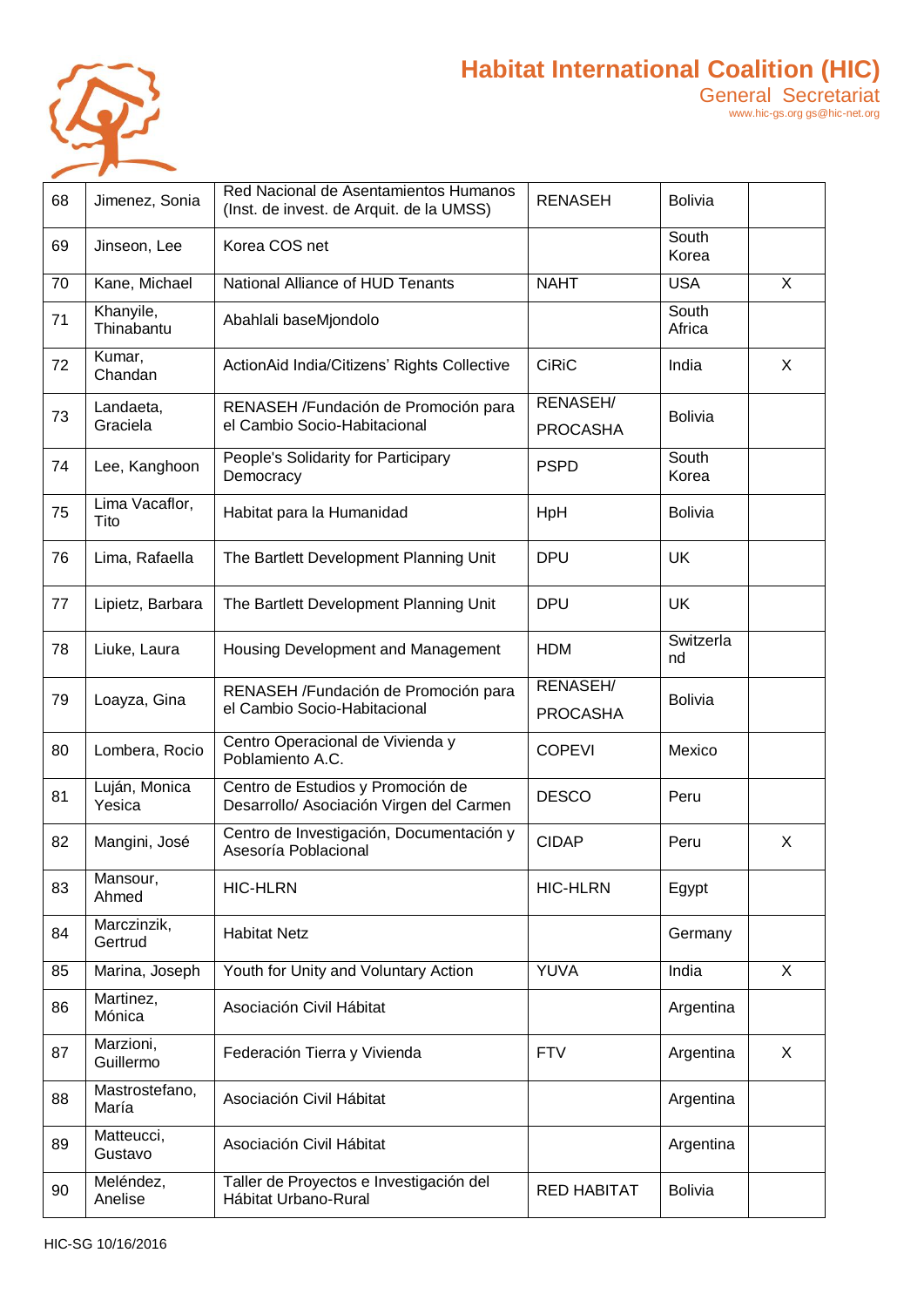

| 91  | Mezzabotta,<br>Cecilia              | Secretariado de Enlace de Comunidades<br>Autogestionarios                                     | <b>SEDECA</b>      | Argentina       |                         |
|-----|-------------------------------------|-----------------------------------------------------------------------------------------------|--------------------|-----------------|-------------------------|
| 92  | Mi Wha, Tae                         | <b>KOCER</b>                                                                                  |                    | South<br>Korea  |                         |
| 93  | Min Yoon, Ji                        | People's Solidarity for Participary<br>Democracy                                              | <b>PSPD</b>        | South<br>Korea  |                         |
| 94  | Miyashiro,<br>Jaime                 | Centro de Estudios y Promoción de<br>Desarrollo                                               | <b>DESCO</b>       | Peru            |                         |
| 95  | <b>Mkhize</b><br>Nxumalo,<br>Nomusa | Abahlali baseMjondolo                                                                         |                    | South<br>Africa |                         |
| 96  | Morales,<br>Yesenia                 | Fundación Promotora de Vivienda                                                               | <b>FUPROVI</b>     | Costa<br>Rica   |                         |
| 97  | Moring, Jelly                       | <b>Building and Social Housing Foundation</b>                                                 | <b>BSHF</b>        | <b>UK</b>       | X                       |
| 98  | Nasim, Katya                        | <b>Evergreen Coalition</b>                                                                    |                    | <b>UK</b>       |                         |
| 99  | Noverraz, Chloé                     | UrbaMonde                                                                                     | urbaMonde          | Switzerla<br>nd |                         |
| 100 | Ocampo<br>Guzmán,<br>Cozovi         | Secretaría de Desarrollo Urbano, Obras<br>Públicas y Ordenamiento Territorial del<br>Gobierno | <b>SDUOPOT</b>     | Mexico          |                         |
| 101 | Ortiz, Enrique                      | <b>HIC-AL</b>                                                                                 | <b>HIC-AL</b>      | Mexico          |                         |
| 102 | Oswald, Lea                         | UrbaMonde                                                                                     | urbaMonde          | Switzerla<br>nd |                         |
| 103 | Paipilla Daza,<br>Álvaro Ignacio    | Programa Universitario de Estudios sobre<br>la Ciudad, UNAM                                   | PUEC-UNAM          | Mexico          |                         |
| 104 | Pascual, Isabel                     | <b>HIC-GS</b>                                                                                 | <b>HIC-GS</b>      | Egypt           |                         |
| 105 | Pastor, Ana                         | Asociación Civil Madre Tierra                                                                 | Madre Tierra       | Argentina       | $\overline{\mathsf{x}}$ |
| 106 | Perucho,<br>Guillermo Edgar         | HIC-GPR2C                                                                                     | <b>HIC-AL</b>      | Mexico          |                         |
| 107 | Pilo, Sebastián                     | Asociación Civil por la Igualdad y la<br>Justicia                                             | <b>ACIJ</b>        | Argentina       | X                       |
| 108 | Pinsky, Barry                       | Rooftops Canada / Abri International                                                          | Rooftops           | Canada          | X                       |
| 109 | Puertas, Álvaro                     | HIC-GS                                                                                        | HIC-GS             | Egypt           |                         |
| 110 | Quezada, David                      | Taller de Proyectos e Investigación del<br>Hábitat Urbano-Rural                               | <b>RED HABITAT</b> | <b>Bolivia</b>  | X                       |
| 111 | Quillaguaman,<br>Katrin             | Red Nacional de Asentamientos Humanos                                                         | <b>RENASEH</b>     | <b>Bolivia</b>  | X                       |
| 112 | Quiñonez,<br>Natalia                | Coordinadora Centroamericana<br>Autogestionaria de la Vivienda Solidaria                      | <b>COCEAVIS</b>    | EI<br>Salvador  | X                       |
| 113 | Quispe, Santos                      | Centro de Estudios y Promoción de<br>Desarrollo/ Asoc. Virgen de la Candelaria                | <b>DESCO</b>       | Peru            |                         |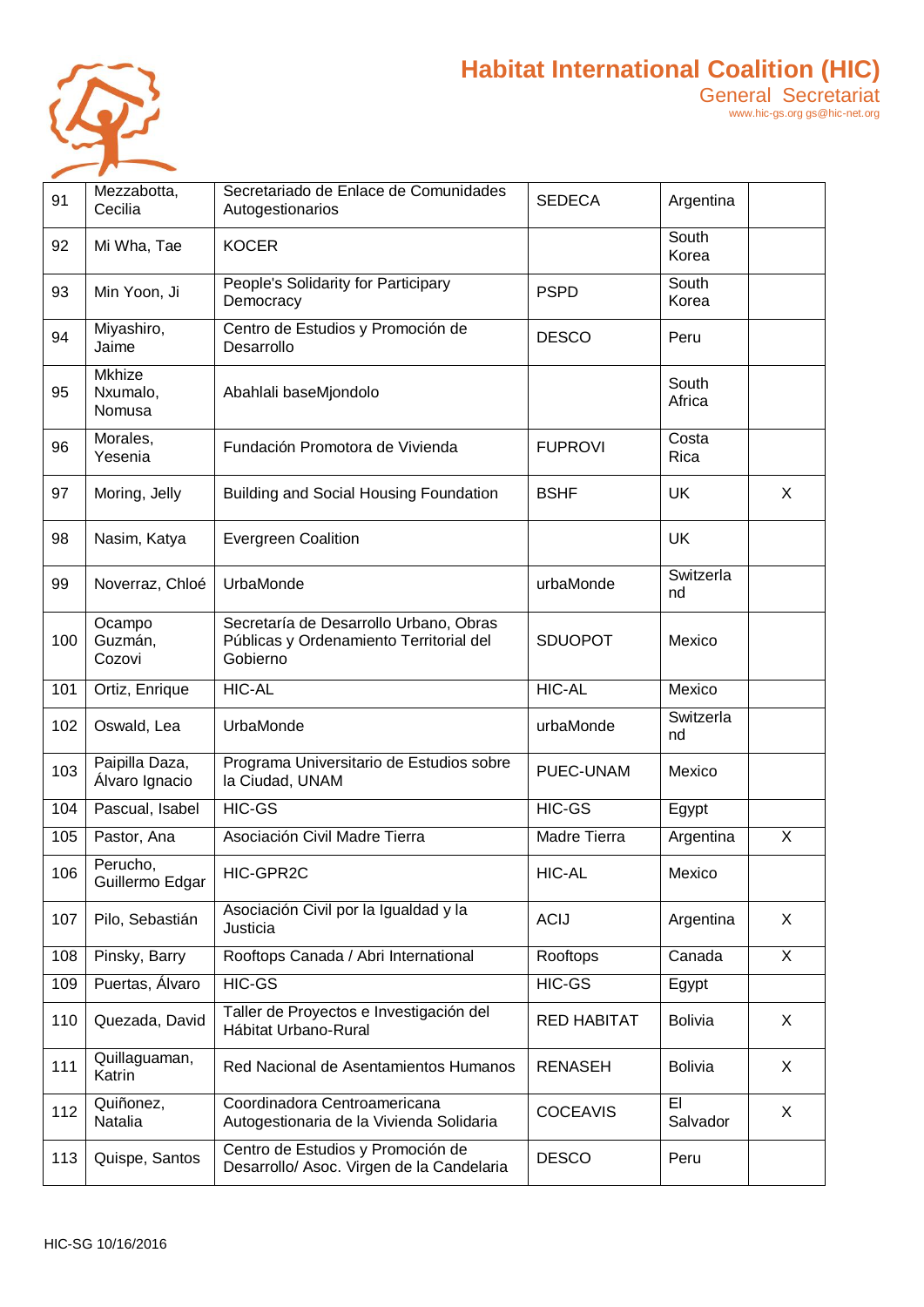

| 114 | Ramírez<br>Alcántara,<br>Zabad Eliú | Cooperativa de Viviendas Guendaliza'a                                       |                 | México          |              |
|-----|-------------------------------------|-----------------------------------------------------------------------------|-----------------|-----------------|--------------|
| 115 | Ramírez, Luis                       | Red Nacional de Asentamientos<br>Humanos/Pro-Hábitat                        | <b>RENASEH</b>  | <b>Bolivia</b>  |              |
| 116 | Reggiani, Omar                      | Un Techo Para Mi Hermano                                                    | UN TECHO        | Argentina       | $\mathsf{X}$ |
| 117 | Revea, Luis                         | Universidad CEU Arquitectura                                                |                 | Spain           |              |
| 118 | Ricart, Joana                       | <b>HIC-HLRN</b>                                                             | <b>HIC-HLRN</b> | Egypt           |              |
| 119 | Rincón, María<br><b>Stella</b>      | Colectivo para la Mujer Mesuna                                              |                 | Colombia        |              |
| 120 | Rizzo, Cintia                       | Fundación Vivienda y Comunidad                                              | <b>FVC</b>      | Argentina       |              |
| 121 | Rodrigues,<br>Evaniza               | União Nacional Por Moradia Popular                                          | <b>UNMP</b>     | Brazil          | X            |
| 122 | Rodríguez Del<br>Valle, Lyvia N.    | Corporación del Proyecto ENLACE del<br>Caño Martín Peña                     |                 | Puerto<br>Rico  |              |
| 123 | Rodriguez,<br>Alfredo               | SUR Corporación de Estudios Sociales y<br>Educación                         | <b>SUR</b>      | Chile           |              |
| 124 | Rojo, María<br>José                 | Escuela Técnica Superior de Arquitectura<br>de Madrid                       | <b>ETSAM</b>    | Spain           |              |
| 125 | Romero,<br>Gustavo                  | Fomento Solidario de la Vivienda A.C.<br>/UNAM                              | <b>FOSOVI</b>   | Mexico          | X            |
| 126 | Royer, Cyril                        | UrbaMonde                                                                   | urbaMonde       | Switzerla<br>nd |              |
| 127 | Sacon, Teresita                     | Proyecto Habitar                                                            |                 | Argentina       |              |
| 128 | San Juan,<br>Cristina Maria         | Asociación Civil Hábitat                                                    |                 | Argentina       |              |
| 129 | Sánchez<br>Vieyra,<br>Mariana       | Programa Universitario de Estudios sobre<br>la Ciudad, UNAM                 | PUEC-UNAM       | Mexico          |              |
| 130 | Sánchez, Ana<br>María               | El Ceibo T.B (Red Hábitat Argentina)                                        | E.C.T.B         | Argentina       | X            |
| 131 | Sánchez,<br>Gonzalo                 | Colectivo n'UNDO                                                            | n'UNDO          | Spain           |              |
| 132 | Sánchez, Jorge                      | Centro de Investigación, Documentación y<br>Asesoría Poblacional / AGIDELCA | <b>CIDAP</b>    | Peru            |              |
| 133 | Sandoval,<br>Georgina               | Casa y Ciudad A.C.                                                          | CyC             | Mexico          | X            |
| 134 | Schauber,<br>Almuth                 | Misereor                                                                    |                 | Germany         |              |
| 135 | Schechla,<br>Joseph                 | <b>HIC-HLRN</b>                                                             | <b>HIC-HLRN</b> | Egypt           |              |
| 136 | Schulte-Sasse,<br>Josef             | Centro Operacional de Vivienda y<br>Poblamiento A.C.                        | <b>COPEVI</b>   | Mexico          | X            |
| 137 | Sendín, Beatriz                     | Colectivo n'UNDO                                                            | n'UNDO          | Spain           |              |